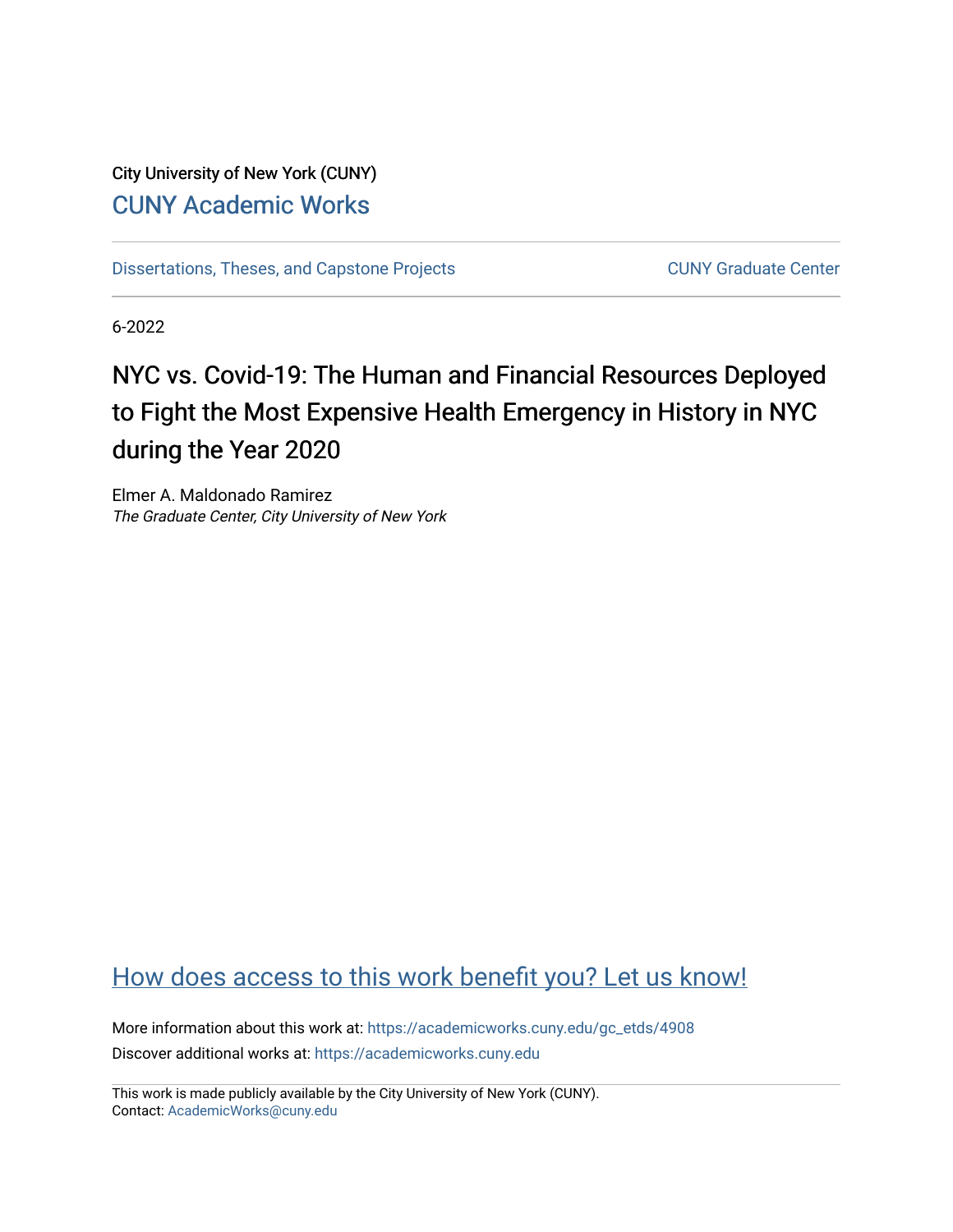# NYC VS. COVID19: THE HUMAN AND FINANCIAL RESOURCES DEPLOYED TO FIGHT THE MOST EXPENSIVE HEALTH EMERGENCY IN HISTORY IN NYC DURING THE YEAR 2020

by

## ELMER ARTURO MALDONADO RAMIREZ

A master's capstone submitted to the Graduate Faculty in Data Analysis and Visualization in partial fulfillment of the requirements for the degree of Master of Science, The City University

of New York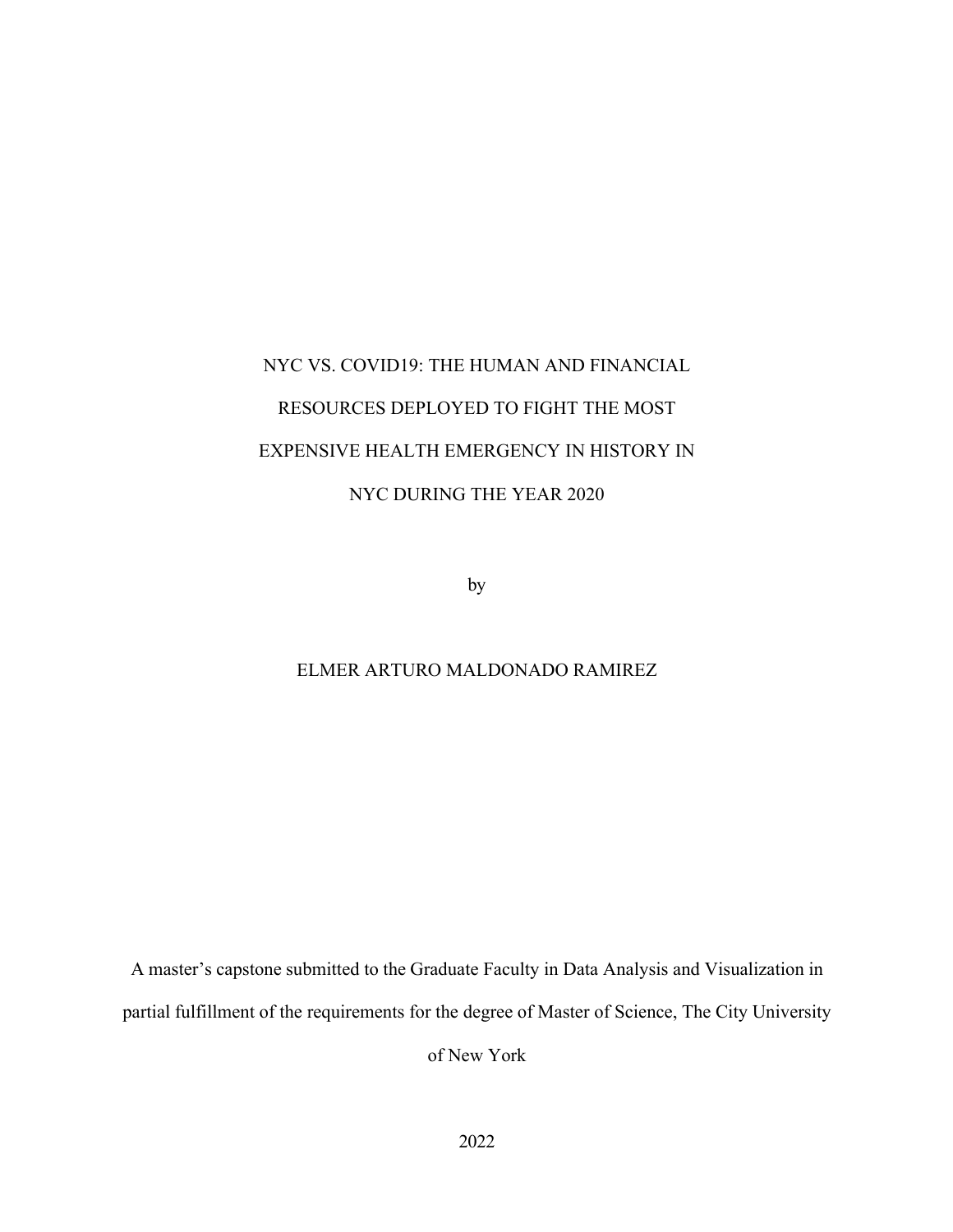## © 2022

## ELMER ARTURO MALDONADO RAMIREZ

All Rights Reserved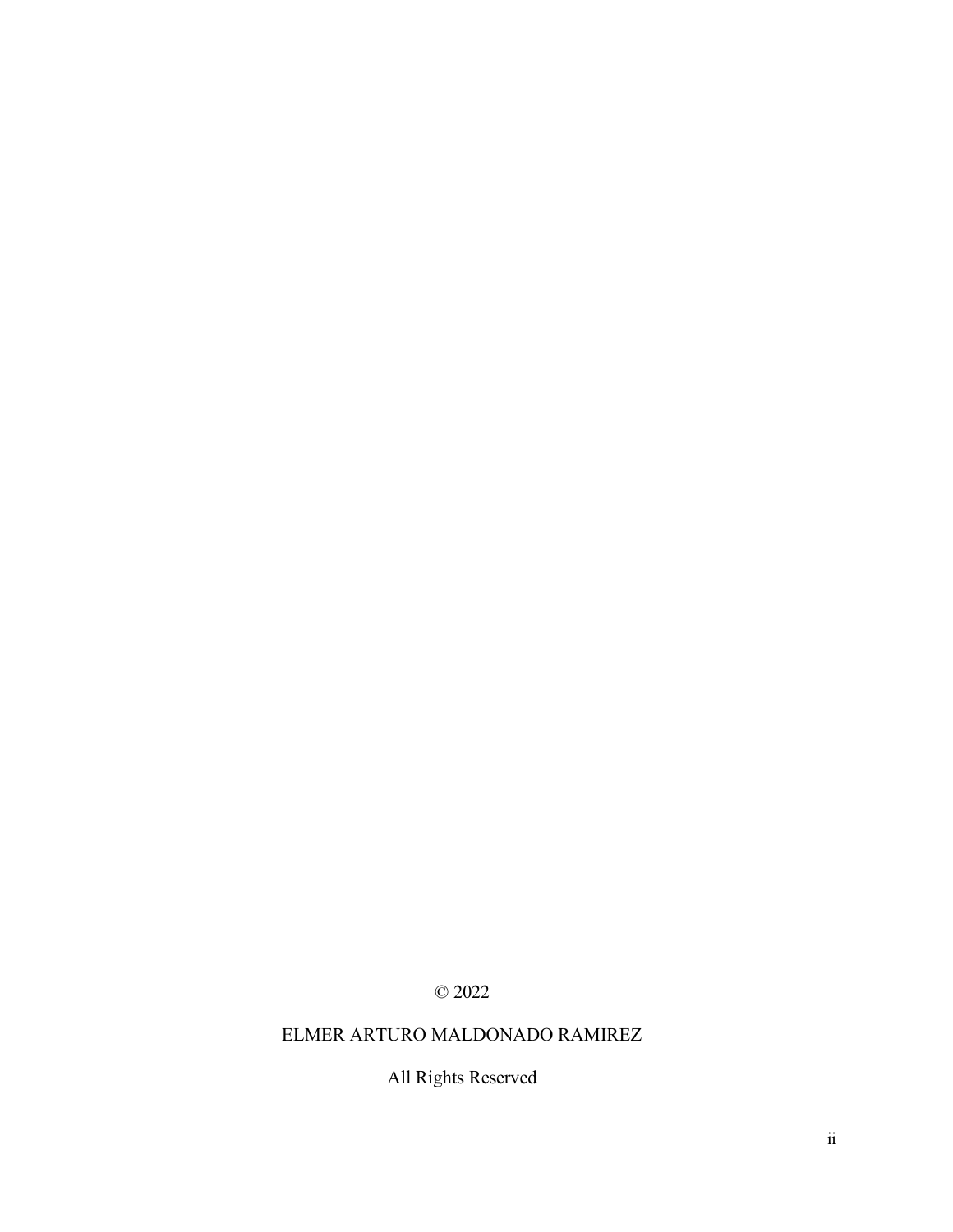NYC vs. Covid19: The Human and Financial Resources Deployed to Fight the Most Expensive Health Emergency in History in NYC During the Year 2020

by

Elmer Arturo Maldonado Ramírez

This manuscript has been read and accepted for the Graduate Faculty in Data Analysis and Visualization in satisfaction of the thesis requirement for the degree of Master of Science.

Date Michelle McSweeney

Thesis Advisor

Date Matthew K. Gold

Program Director

THE CITY UNIVERSITY OF NEW YORK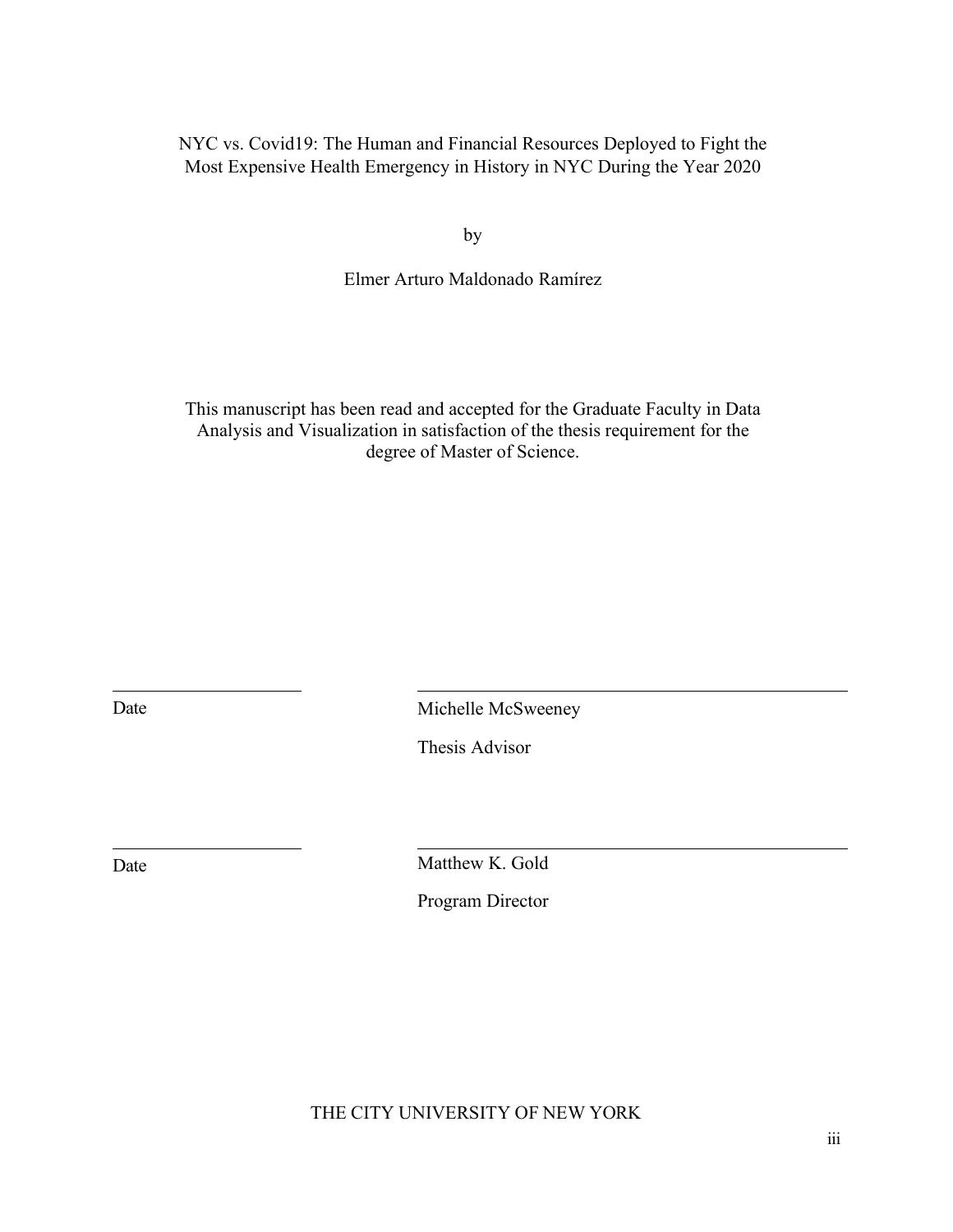### ABSTRACT

## NYC vs. Covid19: The Human and Financial Resources Deployed to Fight the Most Expensive Health Emergency in History in NYC During the Year 2020

by

#### Elmer Arturo Maldonado Ramírez

#### Advisor: Michelle McSweeney

The City of New York launched one of its largest and most expensive operations in history. The objective was to stop or at least slow down the spread of the Coronavirus disease first identified in Wuhan, China in 2019. A vast number of initiatives were implemented by the city government involving every city agency. The New York City Department of Health and Mental Hygiene was at the forefront of this response. This document will study the Human Resources deployed by said agency during the year 2020 to reveal how many assignments were given, dates and hours worked, number of employees deployed, strategies used, and types of talents most needed during such an emergency in the year 2020. Through this analysis, we hope to discover useful markers of performance by pairing this new insight to the patterns of infections, hospitalizations, and mortality rate to see whether the increase in assignments corresponds to a lower case-mortality rate. In addition, this study explores financial information provided by the Office of Management and Budget that can offer an understanding of how the money under the Covid19 nomenclature was used and how much was directed to the Department of Health compared to other agencies.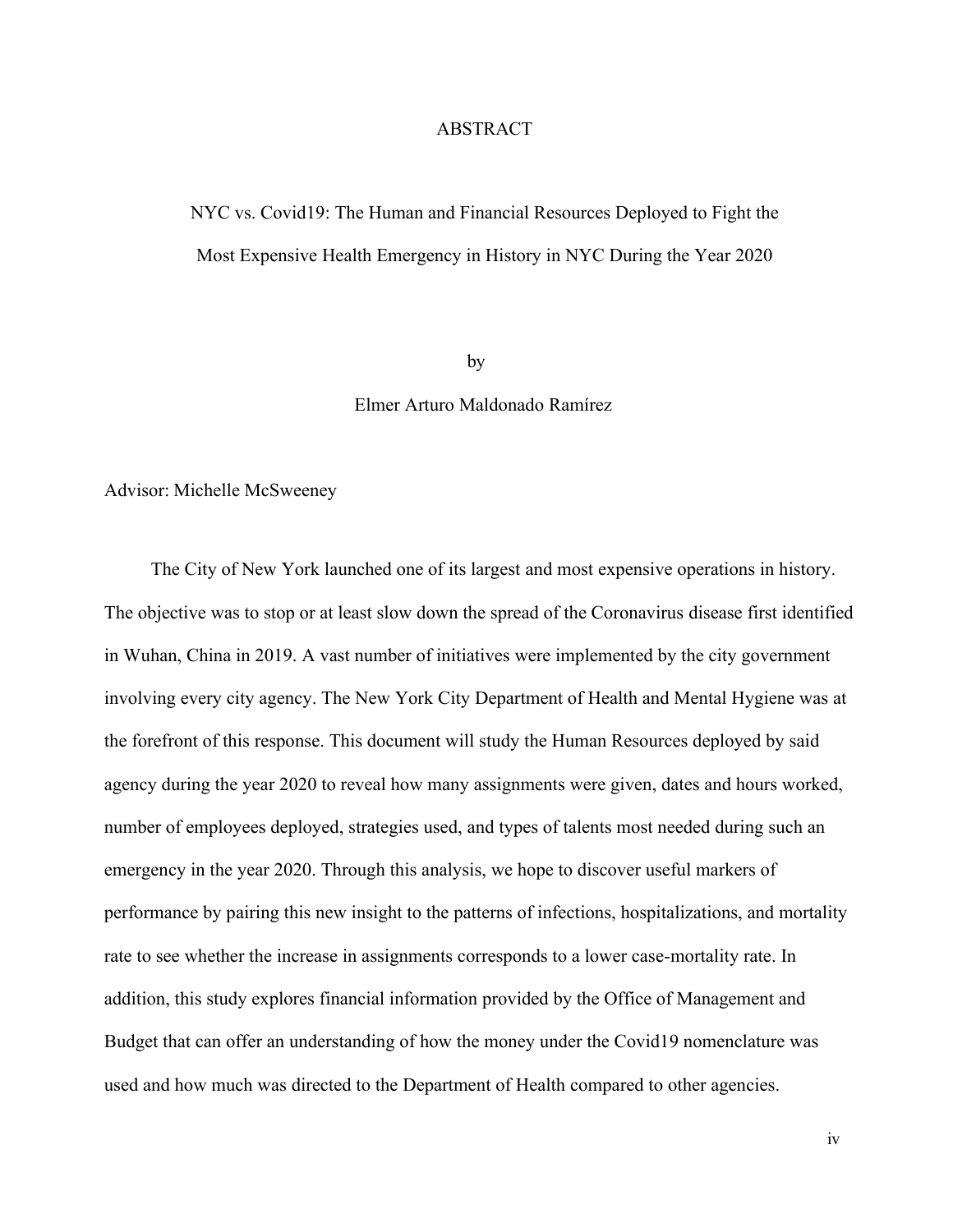## **TABLE OF CONTENTS**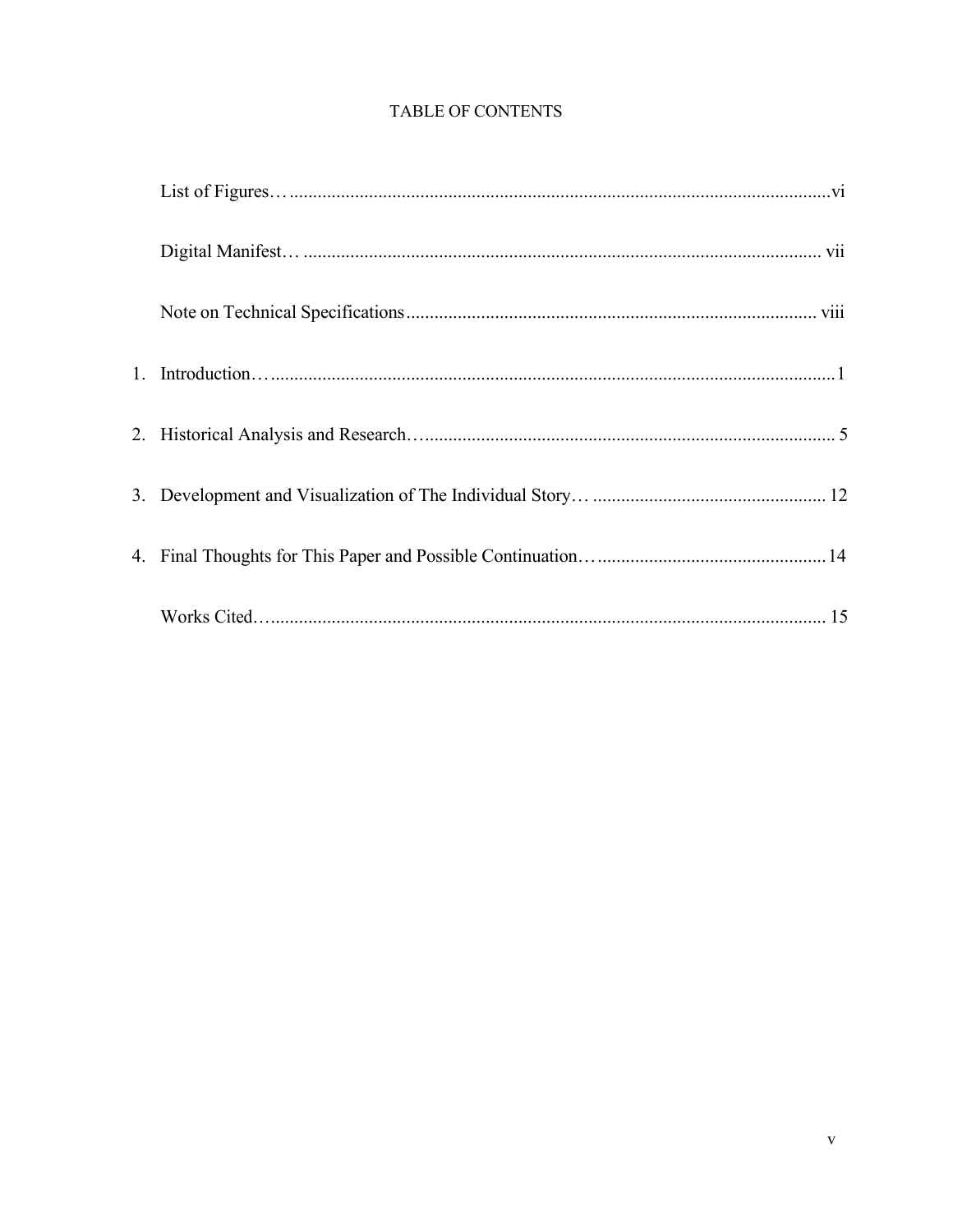## LIST OF FIGURES

| Figure 4: Line Chart, Cases Hospitalizations and Death Counts from Covid19 in NYC, 2020  9 |  |
|--------------------------------------------------------------------------------------------|--|
|                                                                                            |  |
|                                                                                            |  |
|                                                                                            |  |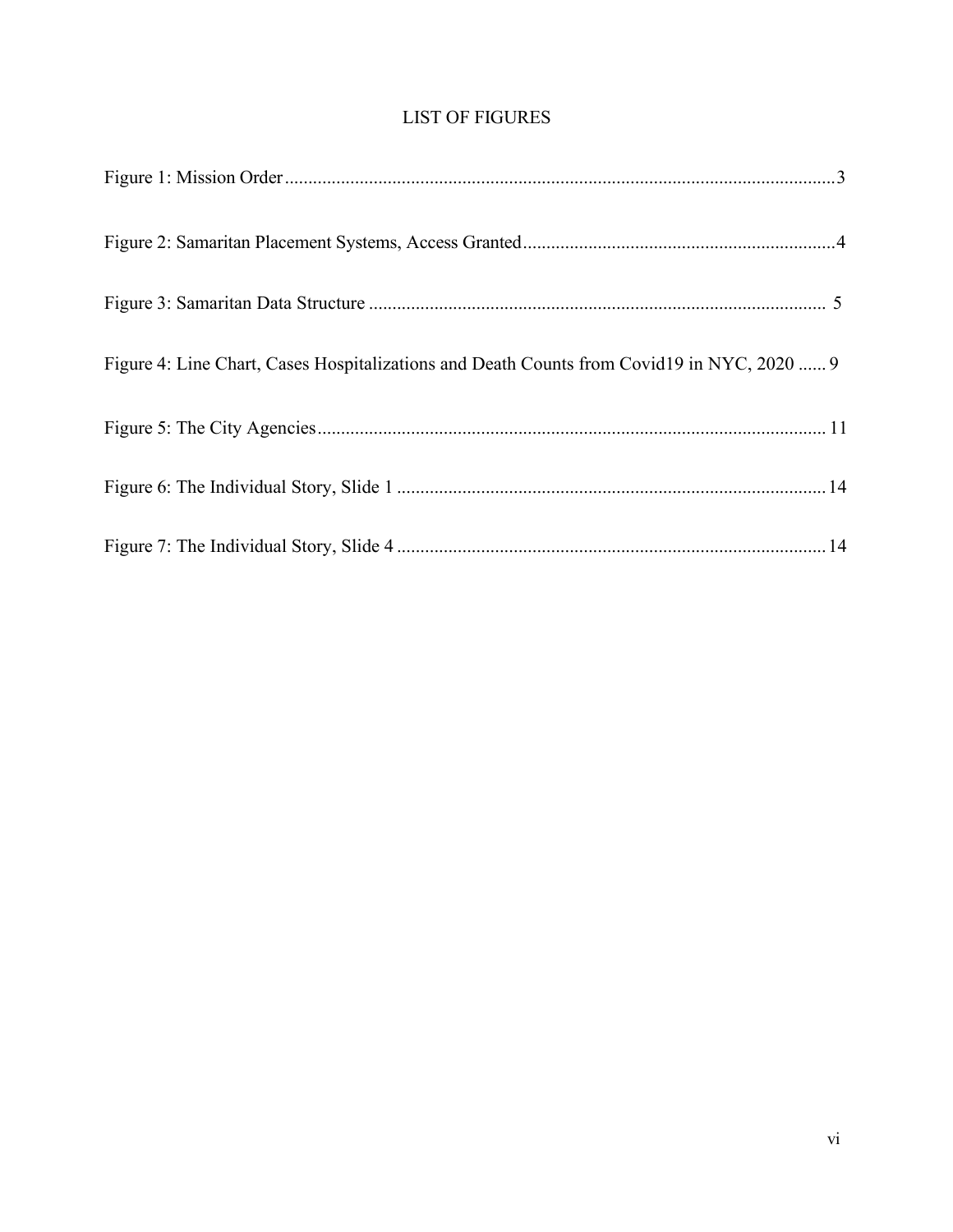### DIGITAL MANIFEST

**1. Capstone Project Whitepaper (PDF)**

## **2. CSV Files**

- **a. COVID-19\_Expenditures\_Report**
- **b. DOHMH HR Covid19 Simplified**
- **c. Waffle Chart Template**

## **3. WARC Files**

## **a. Project Website**

Archived version of https://nycovid19fight.commons.gc.cuny.edu/2022/04/24/ new-york-city-year-2020/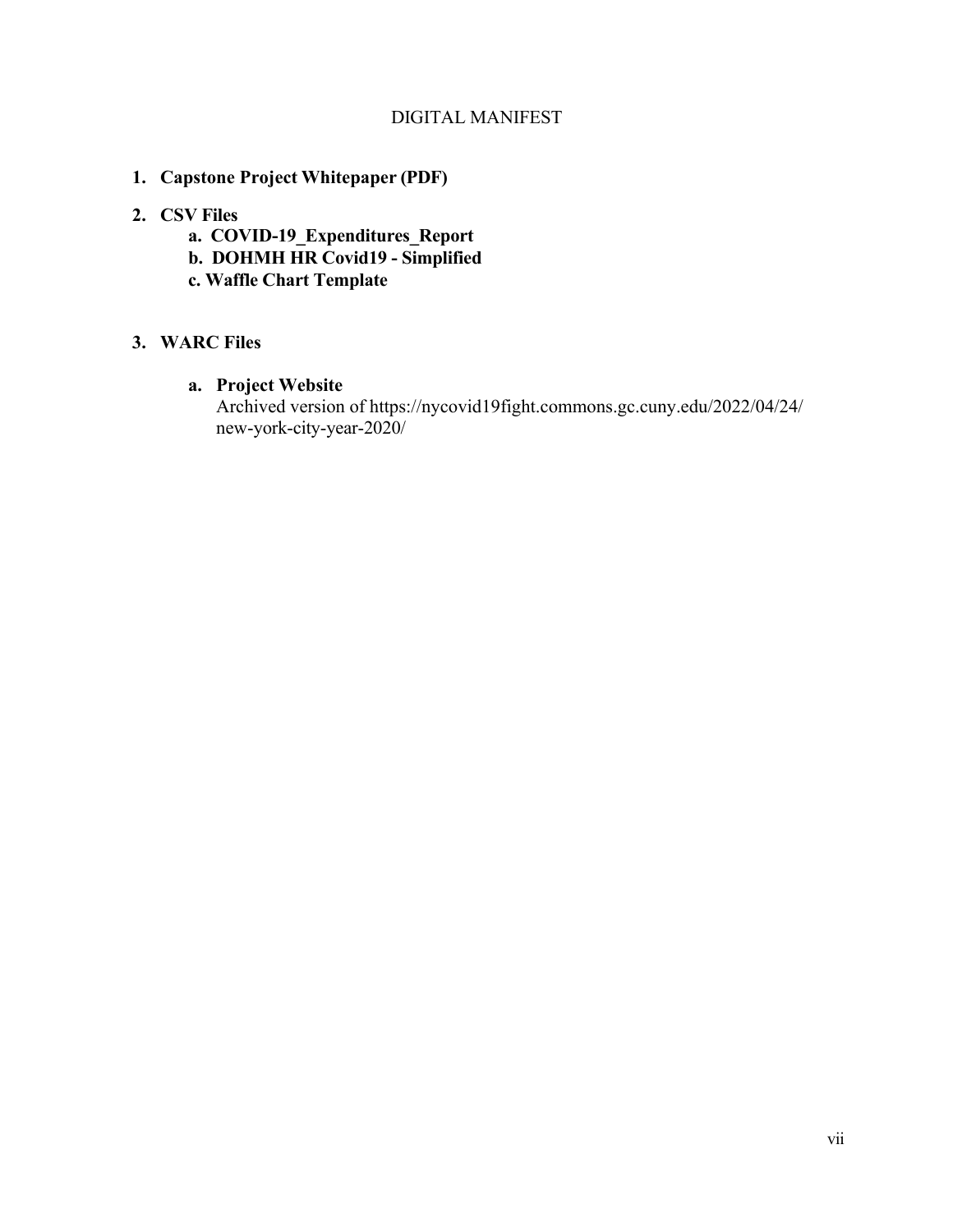#### A Note on Technical Specifications

The website is hosted on CUNY Academics Commons and was created using WordPress system. The visuals were inserted using the HTML feature:

[embed][\embed]

CSS was used to adjust the appearance:

```
.container {
  width: 70%;
}
```
The WordPress Elementor tool was utilized to organize the layout of the website.

The visuals from this project are all available for download through the website. No special software or credentials are needed in order to navigate the website and it can be accessed via any internet capable device. To be able to edit the visuals Tableau 2022.3 is required. More information of how to install, download and edit the workbooks can be found at [https://www.tableau.com/resources.](https://www.tableau.com/resources) Once the workbook is downloaded, the user will be able to look at all the components as well as the variables and calculations that went into creating the visualization. Certain modifications can be made to the graphs at this point. If the user wants to edit the visualizations in a way that involves modifying the dataset, downloading CVS file pertinent to the file will be required along with creating the connection from Tableau to said file.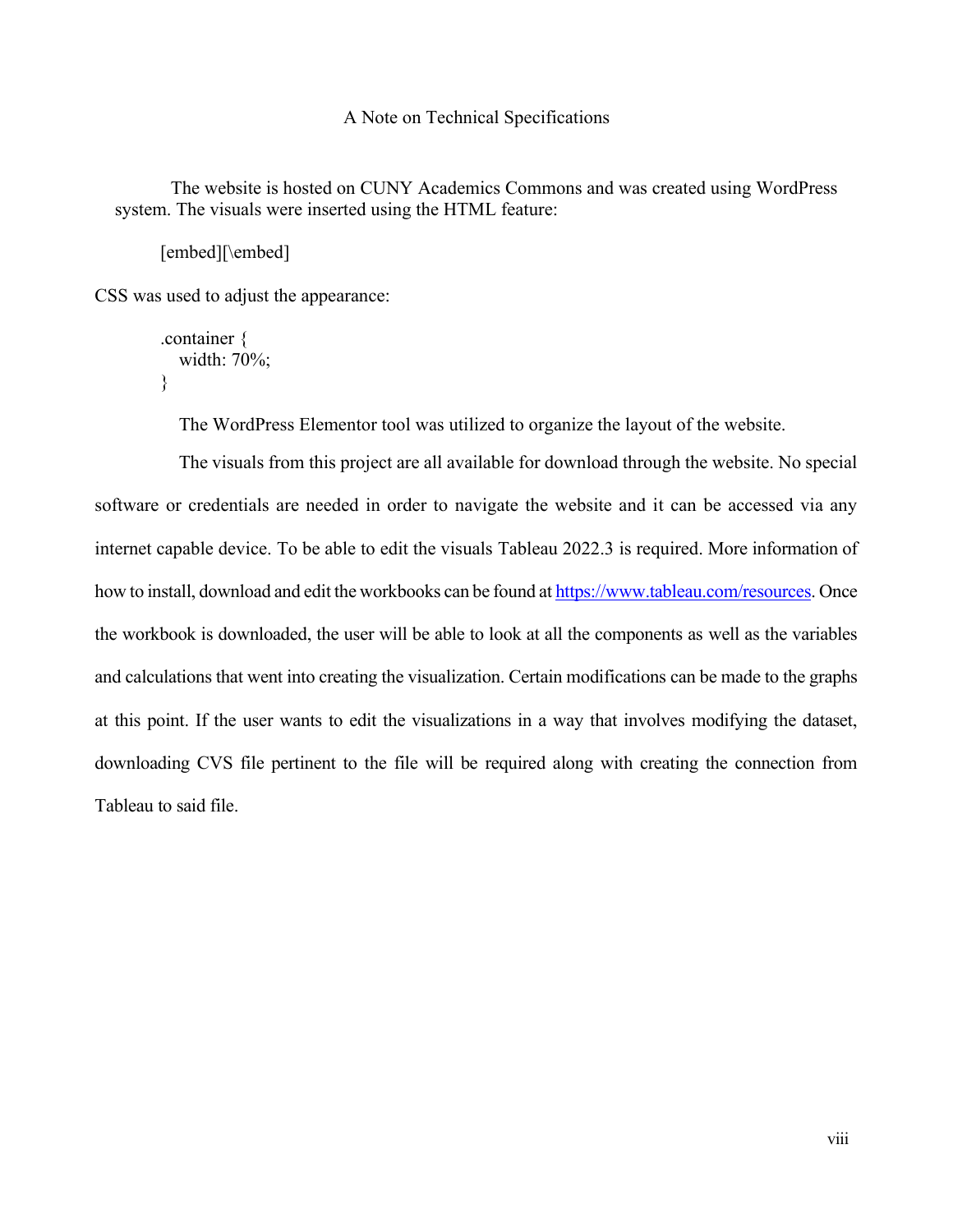1. Introduction

The City of New York launched one of its largest most expensive operations in history to contain a "100-nanometer-wide bubble of genes."<sup>1</sup> The Coronavirus disease 2019, "also known as the coronavirus, or COVID19, is a contagious disease caused by severe acute respiratory syndrome coronavirus 2 (SARS-CoV-2). The first known case was identified in Wuhan, China, in December  $2019."$ <sup>2</sup> The bill for NYC was of \$ 14,023,275,837.94 in 2020 alone and as of this writing (December 1st, 2021), according to John Hopkins University, this tiny threat had killed 5.2 million people worldwide and infected 263 million<sup>3</sup>. Unbelievable as it may sound, it could have been worse, much worse. Initial estimates reported similar death numbers but for the US in 2020 alone<sup>4</sup>. Several initiatives were put in place in an attempt to reduce the loss of lives, and though the public was constantly receiving counts of infections, hospitalizations, and deaths, via the media; not such a close count was being kept of the thousands of hours worked by the armies of men and women serving in the front lines during such times. This document will study the Human Resources deployed by the NYC Department of Health & Mental Hygiene dedicated to the emergency response during the year 2020 to reveal how many assignments were given, dates and hours worked, number of employees, strategies used, and types of talents most needed during the crisis of 2020.

<sup>&</sup>lt;sup>1</sup> Zimmer C (26 February 2021). "The Secret Life of a Coronavirus – An oily, 100-nanometer-wide bubble of genes has killed more than two million people and reshaped the world. Scientists don't quite know what to make of it". https://www.nytimes.com/2021/02/26/opinion/sunday/coronavirus-alive-dead.html. Retrieved 28 February 2021. <sup>2</sup> Page J, Hinshaw D, McKay B (26 February 2021). "In Hunt for Covid-19 Origin, Patient Zero Points to Second Wuhan Market - The man with the first confirmed infection of the new coronavirus told the WHO team that his parents had shopped there". https://www.wsj.com/articles/in-hunt-for-covid-19-origin-patient-zero-points-to-second-wuhan-market-11614335404. Retrieved 27 February 2021.

<sup>3</sup> John Hopkins University and Medicine, Coronavirus Resource Center, Accessed December 1st, 2021, https://coronavirus.jhu.edu/map.html.

<sup>4</sup> Neil M Ferguson, Daniel Laydon, Gemma Nedjati-Gilani et al. Impact of non-pharmaceutical interventions (NPIs) to reduce COVID-19 mortality and healthcare demand. Imperial College London (16-03-2020), doi: Accessed May 21, 2021. https://doi.org/10.25561/77482.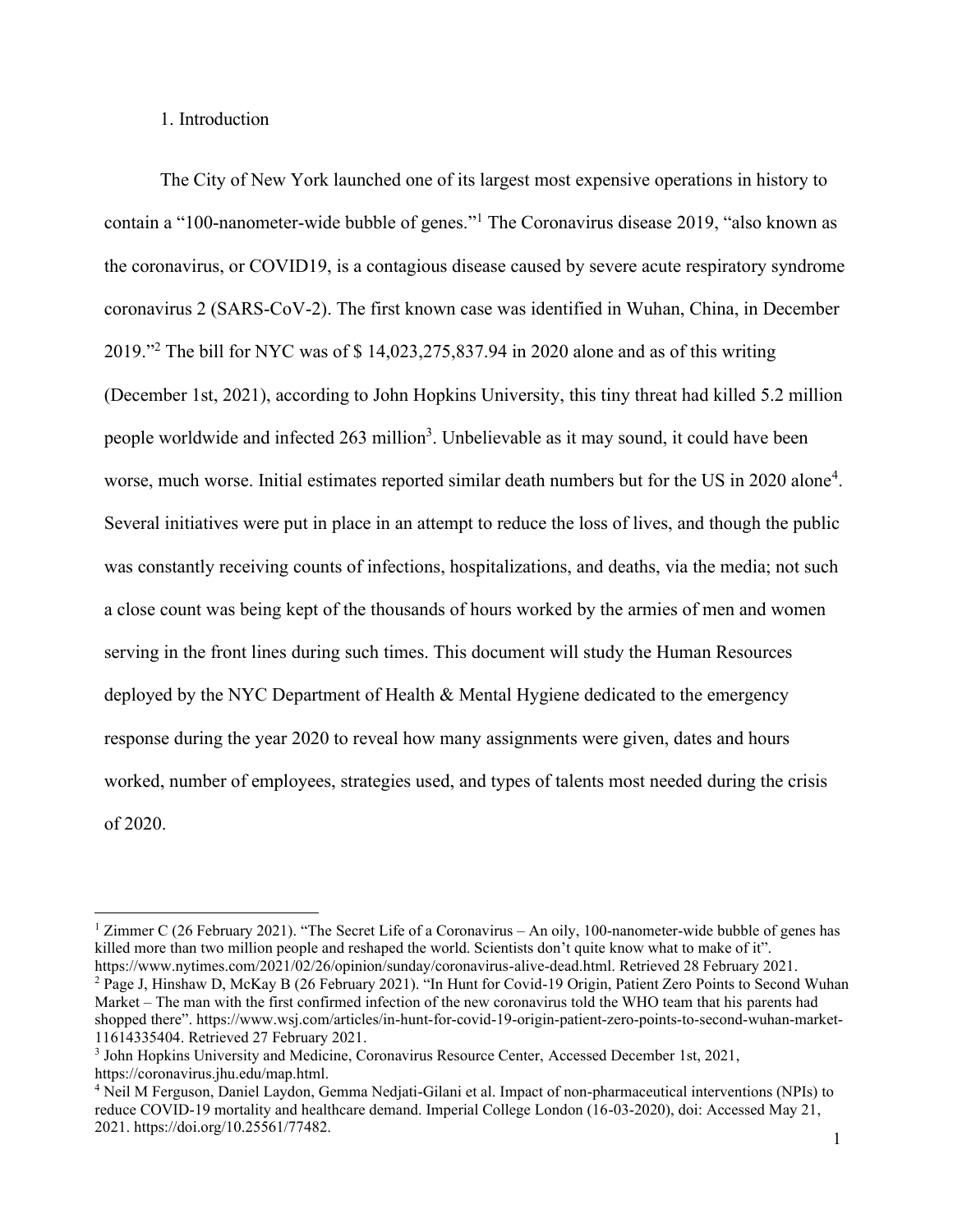This research will harness the opportunity of the fact that the author has been working with, granted access to, and been allowed to publish inside data about human resources deployment, hours worked, and expenditures made in combating the spread of the virus. Through this analysis, we hope to discover useful markers of performance by pairing this new insight to the patterns of infections, hospitalizations, and mortality rate to see whether the increase in assignments corresponds to a lower case-mortality rate. In addition, this study includes financial information that can give us an understanding of how much was directed to the Department of Health as a whole, under the Covid19 nomenclature relative to other agencies. To achieve this, I will be using the COVID-19 Expenditures Report presented by the Mayor's Office of Management and Budget (OMB).

This analysis can serve local taxpayers have a better view of where their contributions went, what worked and what did not, what processes should be repeated in case a similar emergency occurs. It can also help inform voters of how their politicians delivered in times of crisis to make better informed decisions in the future. In time and ideally, these results could be compared with other operations in other cities and countries to see which ones worked best and serve as a framework for facing similar crises in the future.

It all started in February 2020. Weeks before, word was heard rather faintly from the other side of the globe. A new virus had appeared. It sounded like a rumor given the contradicting messages arriving to the office. Scary videos of very sick doctors were surfacing while authorities overseas kept reassuring us it was nothing relevant. Was it deadly? How deadly? Was this even real? We had so many questions, and upon receiving the same answer, we kept asking. We are the Department of Health after all, so we kept investigating. My direct supervisor erred on the side of caution. He visited my desk to bring the news "Elmer, apparently it is nothing to worry about, but remember that training you were very unlikely to ever use? I just want you to refresh on it a bit".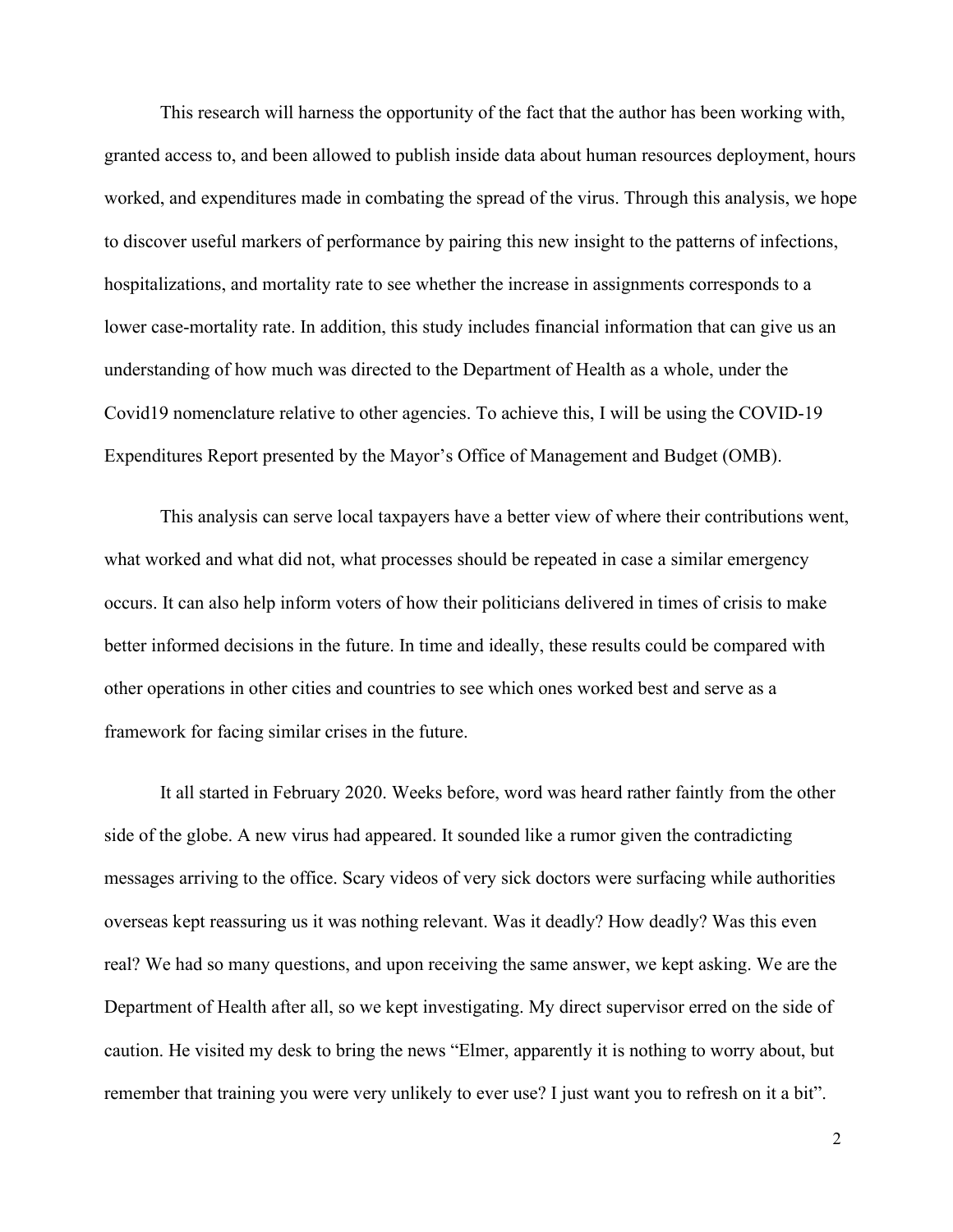The visits to my desk then became more frequent. He seemed hastier every time. He had first decided to manage it all by himself, as he is used to during other health crises, but this time it was different. I guess he was hesitant of getting me involved. I was a young new hire. It took only one week for him to be overwhelmed by the number of requests for personnel across the city. The City of New York was already preparing for the worst. By February 29th we got our lab results, along with our own answers to our questions: Yes, the virus is real, deadly, very contagious and is here in New York City. He approached my cubicle one more time and said: "Elmer, I need your help, you are hereby being Activated"

|                                                                                                                                                                                                                                                                                                                                                                                                                                                                                                                                                                                                                                                                                                                                                                                                                    | March 20, 2020 |
|--------------------------------------------------------------------------------------------------------------------------------------------------------------------------------------------------------------------------------------------------------------------------------------------------------------------------------------------------------------------------------------------------------------------------------------------------------------------------------------------------------------------------------------------------------------------------------------------------------------------------------------------------------------------------------------------------------------------------------------------------------------------------------------------------------------------|----------------|
| N.<br><b>Health</b>                                                                                                                                                                                                                                                                                                                                                                                                                                                                                                                                                                                                                                                                                                                                                                                                |                |
| <b>MISSION ORDER</b>                                                                                                                                                                                                                                                                                                                                                                                                                                                                                                                                                                                                                                                                                                                                                                                               |                |
| Date Issued: 3/20/2020                                                                                                                                                                                                                                                                                                                                                                                                                                                                                                                                                                                                                                                                                                                                                                                             |                |
| Expires:<br>4/20/2020                                                                                                                                                                                                                                                                                                                                                                                                                                                                                                                                                                                                                                                                                                                                                                                              |                |
| <b>RE: Elmer Maldonado Ramirez</b>                                                                                                                                                                                                                                                                                                                                                                                                                                                                                                                                                                                                                                                                                                                                                                                 |                |
| To Whom it May Concern:                                                                                                                                                                                                                                                                                                                                                                                                                                                                                                                                                                                                                                                                                                                                                                                            |                |
| The individual referenced above is traveling to work on behalf of the New York City<br>Department of Health and Mental Hygiene (DOHMH) in support of the COVID-19<br>emergency response in New York City or to ensure continuation of critical public health<br>essential services.                                                                                                                                                                                                                                                                                                                                                                                                                                                                                                                                |                |
| This individual is either a City of New York employee who is critical to the response effort or<br>to public health essential services and needs to travel to the New York City Department of<br>Health & Mental Hygiene Headquarters - 42-09 28th Street, Long Island City, NY 11101 or<br>other designated sites, including 125 Worth Street, New York, NY, 10013; 455 1st Avenue,<br>New York, NY, 10016; Fort Greene Tuberculosis Clinic - 295 Flatbush Extension,<br>Brooklyn NY 11201; Chelsea Sexual Health Clinic - 303 Ninth Avenue, New York NY<br>10001 or New York City Emergency Management - 165 Cadman Plaza East, Brooklyn<br>NY 11201. Please assist in expediting this individual's transit through any current travel<br>restrictions for the duration of the COVID-19 public health emergency. |                |
| This document should be used in conjunction with a current government or organization photo<br>ID. If you have any questions or need to verify this request, please call the DOHMH Health<br>Police at 212-671-5645.                                                                                                                                                                                                                                                                                                                                                                                                                                                                                                                                                                                               |                |
| Oris Bartistas                                                                                                                                                                                                                                                                                                                                                                                                                                                                                                                                                                                                                                                                                                                                                                                                     |                |
| Dr. Oxiris Barbot<br><b>Commissioner of Health</b><br>NYC Department of Health and Mental Hygiene                                                                                                                                                                                                                                                                                                                                                                                                                                                                                                                                                                                                                                                                                                                  |                |

*Figure 1: Mission Order*

My first mission was to find a Mandarin translator for patients who were contracting the virus and could not communicate their symptoms or needs to the medical personnel. It was a lifesaving position. This would have been an easy task under any other circumstance but Hospitals and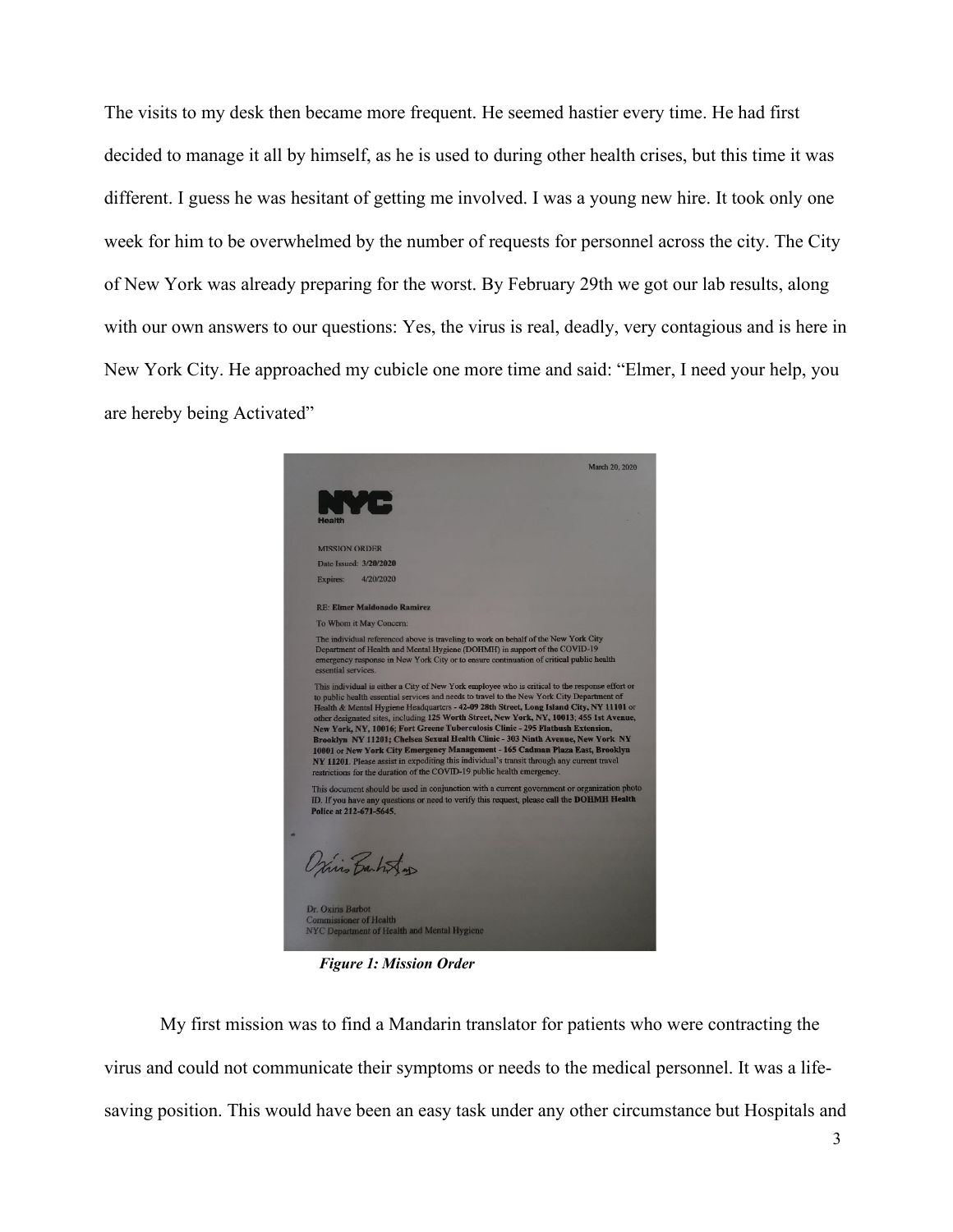DOHMH were already using all their translators, this would require thinking outside the box. Then it occurred to me with little hope to ask an unlikely candidate: A financial analyst who works on the same floor with us to take the role. She had every reason to say no. She was not hired nor trained for that kind of work. There was panic, nobody knew how to treat the virus, there were no medications, and vaccines or treatments were not available. Who would dare to go talk face to face with patients who are provenly infected? I told her the job description; and before I even finished explaining how necessary the role was, she asked: "can I start today?". I was impressed and moved by how resolute she was. I felt responsible, and worried for her but at the same time happy and proud. To this day I remember that response. I realized then that it would take people like her to win this fight, hundreds of them, and it was my job to find them. This mission had become personal.

On February  $26<sup>th</sup>$ , I was granted access to the Samaritan placement system which is the software used by DOHMH to manage the needs of personnel that were occurring across the city. When a need occurred, a division created the personnel request that was entered on Samaritan. Once entered, the system notified us in HR, where we then utilized our every tool available to locate the qualified candidates within the agency to cover the need.



*Figure 2: Samaritan Placement System, Access Granted*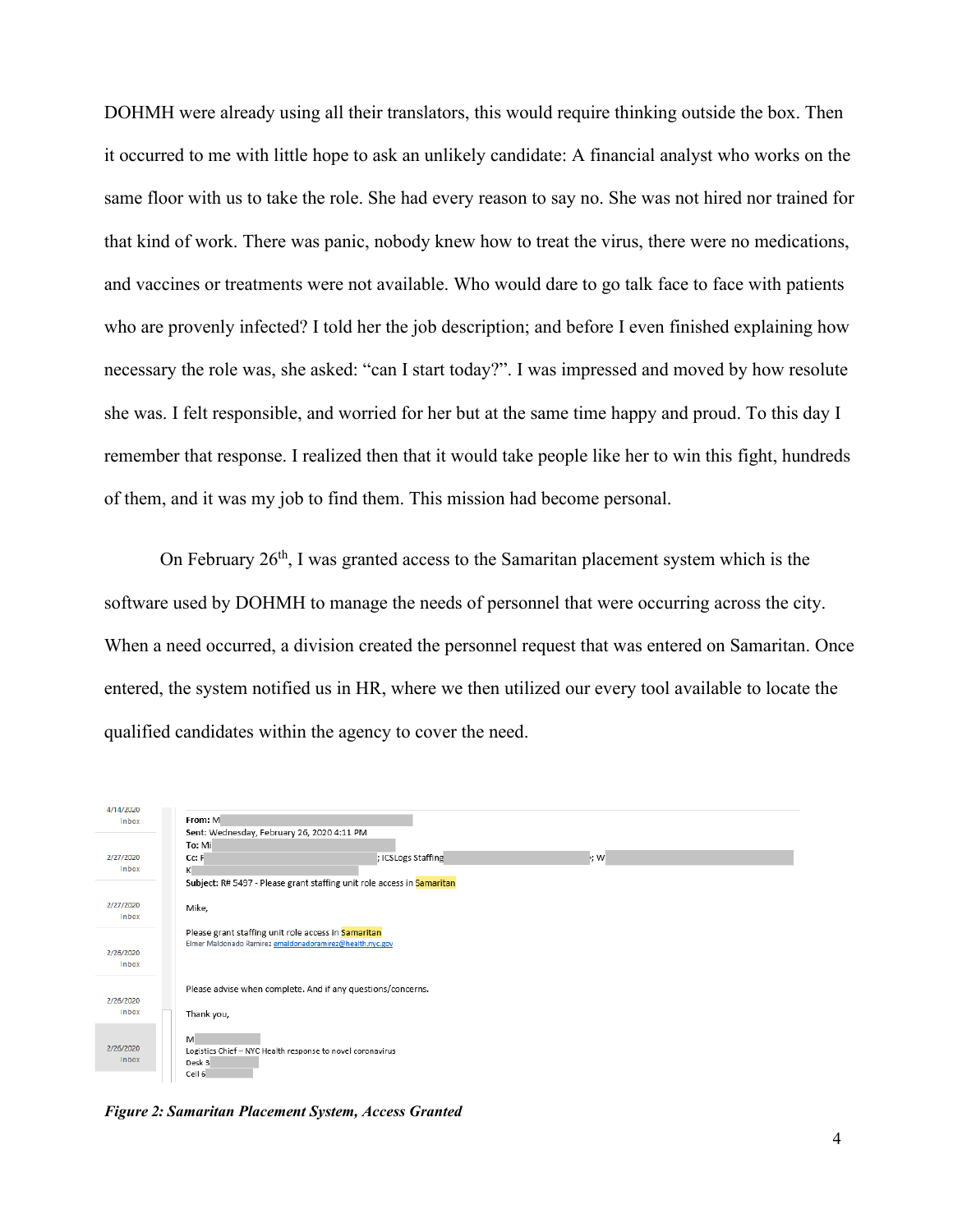Once the candidate was identified, communication was stablished with the employee's supervisor and the employee to agree on a duration and schedule of the assignment. This data was entered into Samaritan. This cycle was repeated every time an employee was Activated, and every day of Activation meant one line of data.

|                                   | Samaritan Staffing Schedule as of 7/5/2021 7:51 AM |                          |                 |                                |                |                                      |                   |           |         |                   |                                                     |                   |                |                   |                   |                 |
|-----------------------------------|----------------------------------------------------|--------------------------|-----------------|--------------------------------|----------------|--------------------------------------|-------------------|-----------|---------|-------------------|-----------------------------------------------------|-------------------|----------------|-------------------|-------------------|-----------------|
| Year                              | 2020                                               | $\mathbf{r}$             | <b>Division</b> | <b>Bureau</b>                  | <b>WU Code</b> | Workunit                             | <b>First Name</b> | Last Name | Email   |                   | Assigned ER., Emergency., Serving ERG Serving Title |                   |                | <b>Start Date</b> | <b>Start Time</b> | <b>End Time</b> |
| Month                             | January                                            |                          | <b>ADM</b>      | Administrati 0080<br>on Office |                | Administration A                     |                   |           |         | Safety<br>Officer | <b>ICS Core</b><br>Responder                        | Safety<br>Officer | Desk Officer   | 1/30/2020         | 09:00             | 17:00           |
|                                   |                                                    |                          |                 |                                |                |                                      |                   |           |         |                   |                                                     |                   |                | 1/31/2020         | 09:00             | 17:00           |
| Level                             |                                                    |                          |                 |                                |                |                                      |                   |           |         | Safety            | <b>ICS Core</b>                                     | Safety            | Safety Officer | 1/30/2020         | 00:05             | 00:00           |
| Division                          |                                                    | $\overline{\phantom{a}}$ |                 |                                |                |                                      |                   |           |         | Officer           | Responder                                           | Officer           |                | 1/31/2020         | 00:05             | 00:00           |
|                                   |                                                    |                          |                 |                                |                |                                      |                   |           |         | Safety            | <b>ICS Core</b>                                     | Safety            | Safety Officer | 1/30/2020         | 00:05             | 00:00           |
| Level Criteria                    |                                                    |                          |                 |                                |                |                                      |                   |           | Officer | Responder         | Officer                                             |                   | 1/31/2020      | 00:05             | 00:00             |                 |
| (A  )<br>$\overline{\phantom{0}}$ |                                                    |                          |                 | Bureau of<br>Human Res         | 0089           | <b>HR Central</b>                    |                   |           |         | Logistics         | <b>ICS Core</b><br>Responder                        | Laboratory        | Lab Helper     | 1/30/2020         | 09:00             | 17:00           |
| To download: Click Download >     |                                                    |                          |                 |                                |                |                                      |                   |           |         |                   |                                                     |                   |                | 1/31/2020         | 09:00             | 17:00           |
| Crosstab                          |                                                    |                          | CHE             | Bureau of<br>Chronic Dis       | 0946           | <b>Chronic Disease</b><br>Prevention |                   |           |         | Laboratory        | Response<br>Tier 1                                  | Laboratory        | Lab Helper     | 1/30/2020         | 09:00             | 17:00           |
|                                   |                                                    |                          |                 |                                |                |                                      |                   |           |         |                   |                                                     |                   |                | 1/31/2020         | 09:00             | 17:00           |

*Figure 3: Samaritan, Data Structure*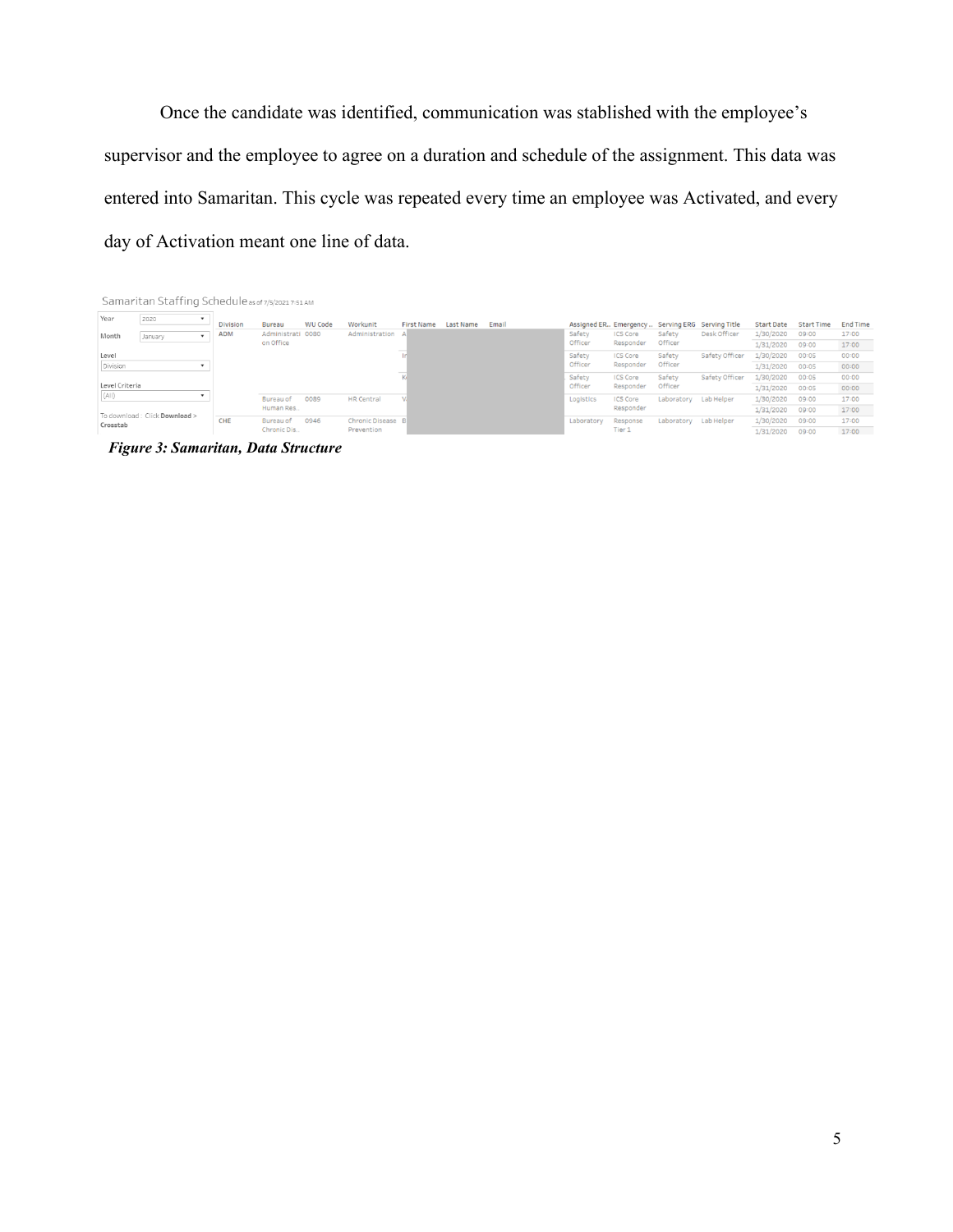#### 2. Historical Analysis and Research

#### Activation, Definition:

But what is an Activation? NYC Department of Health and Mental Hygiene (DOHMH) employees have official titles known as Civil Service Titles. During emergencies, DOHMH employees can be mobilized out of their official roles to attend an emergency, this is called an Activation. Once activated, their titles may change depending on the new assignments received, this is their Incident Command System Title (ICS). The duration of the new title will depend on the job at hand. It could last from one day, to the entire duration of the emergency or beyond. Since my activation in February 2020, me and my supervisor have been working as ICS Resources Unit Managers. This title can be found at the very bottom right corner of the ICS Titles tree map, as there were only two of us.

When the crisis was at its peak, me and my supervisor were constantly on the phone discussing the needs of staff across the city and strategies to resolve them. Then I noticed his voice was changing and he increasingly needed to apologize to cough. We were so absorbed by our task that we did not want to accept it: He had Covid19. There was a point where his body simply could not take it and he had no choice but to leave the unexperienced me leading the operation. He went through severe complications and various near-death experiences. He was not returning anytime soon and so I was the only Resources Unit Manger. This became even more personal. I had one more reason not to fail and was not planning to drop the ball.

The idea of the project layout is to start from a top-level view to then start slicing the data and presenting it in different ways to eventually get to the deepest view that shows what is under the surface, hence the analogy of it being an X-Ray of the operation. Additionally, X-Rays to these areas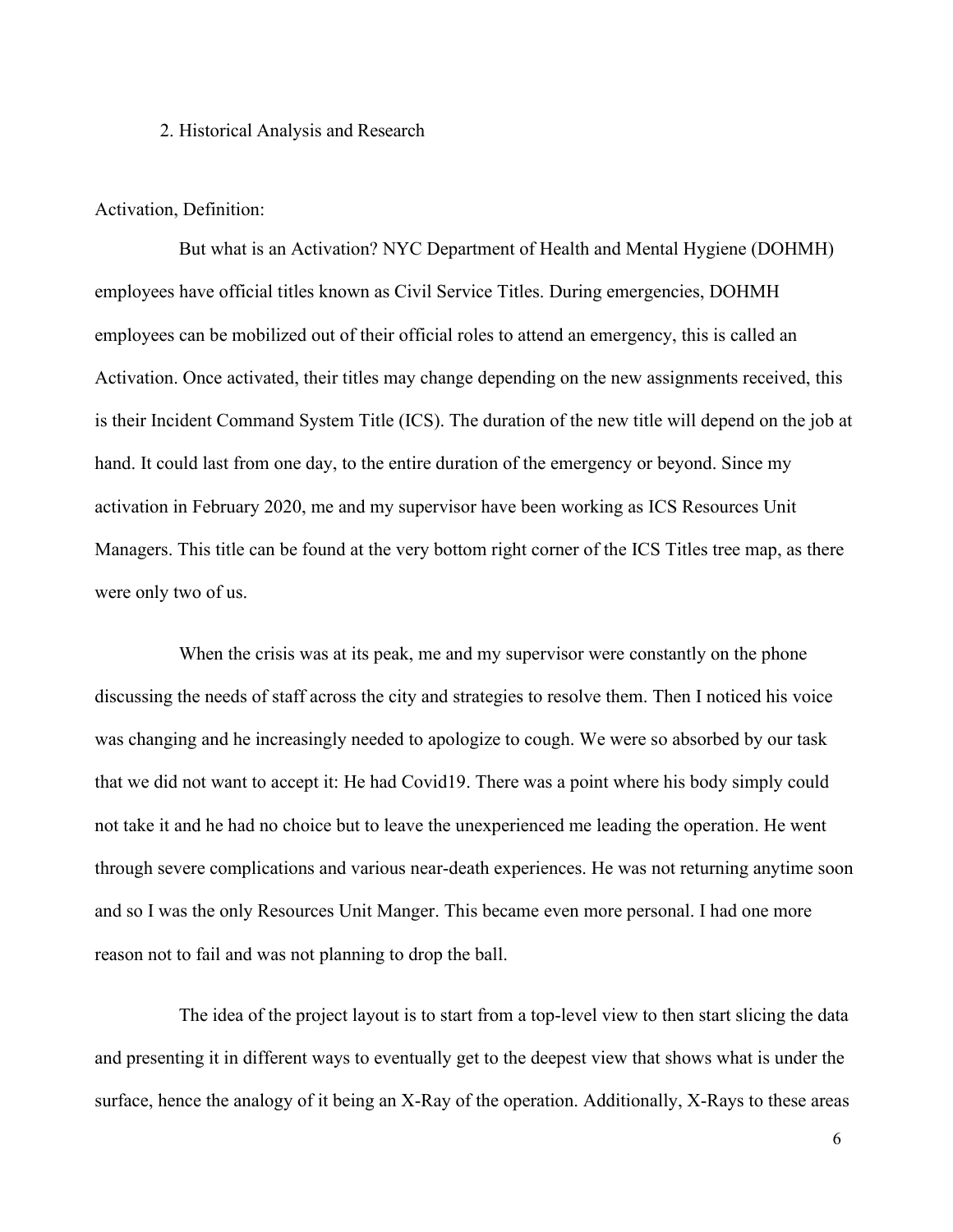of the body were elemental tools to diagnosing the illness and its effects. This inspired the design decisions such as the Thoracic images accompanying the title and the 3D Abstract section.

The project starts with a basic bubble chart that shows the total number of activations that were given following the logic of starting with the surface level of analysis. Next to it is the total number of translators activated for comparison. It not only shows how massive the operation was, but it also shows how unique the translator task was. Every one of them was activated by me, so there was a sense of personal worry that came with every activation of such a potential danger. This was a time when the virus was mostly of unknown nature, its mortality and contagion rate were to be calculated, protective measures were not clear, and treatment was indetermined. I could not help but feel concerned about receiving a notice saying, "remember that employee you sent there? She got sick". Every one of them shares a story similar to the one presented above of an individual willing to take that risk far apart from their regular work.

That data was then split into the titles given to those activated. A tree map allowed us to rank all titles while showing the numbers of employees per every title. Arbitrary categories where then created to help the audience sort through the complexity of the numerous specific titles by placing them into more generalized buckets, such as Administration and Medical. This was presented in a simple bar chart which allows to show all the categories at a glance and gives a general idea of where was the majority of effort directed towards. One additional break down level in a form of a waffle chart shows percentagewise the top four specific skills most used during the pandemic response. First are Lab Helpers. Second are Contact Tracers and as their name suggest, their work became primordial in investigating positive patients who may have potentially infected others, thus their numbers increased dramatically. Following closely in third place is a title that makes me feel specially identified: Data Analysts. Not only because it is my field of study, but because numerous

7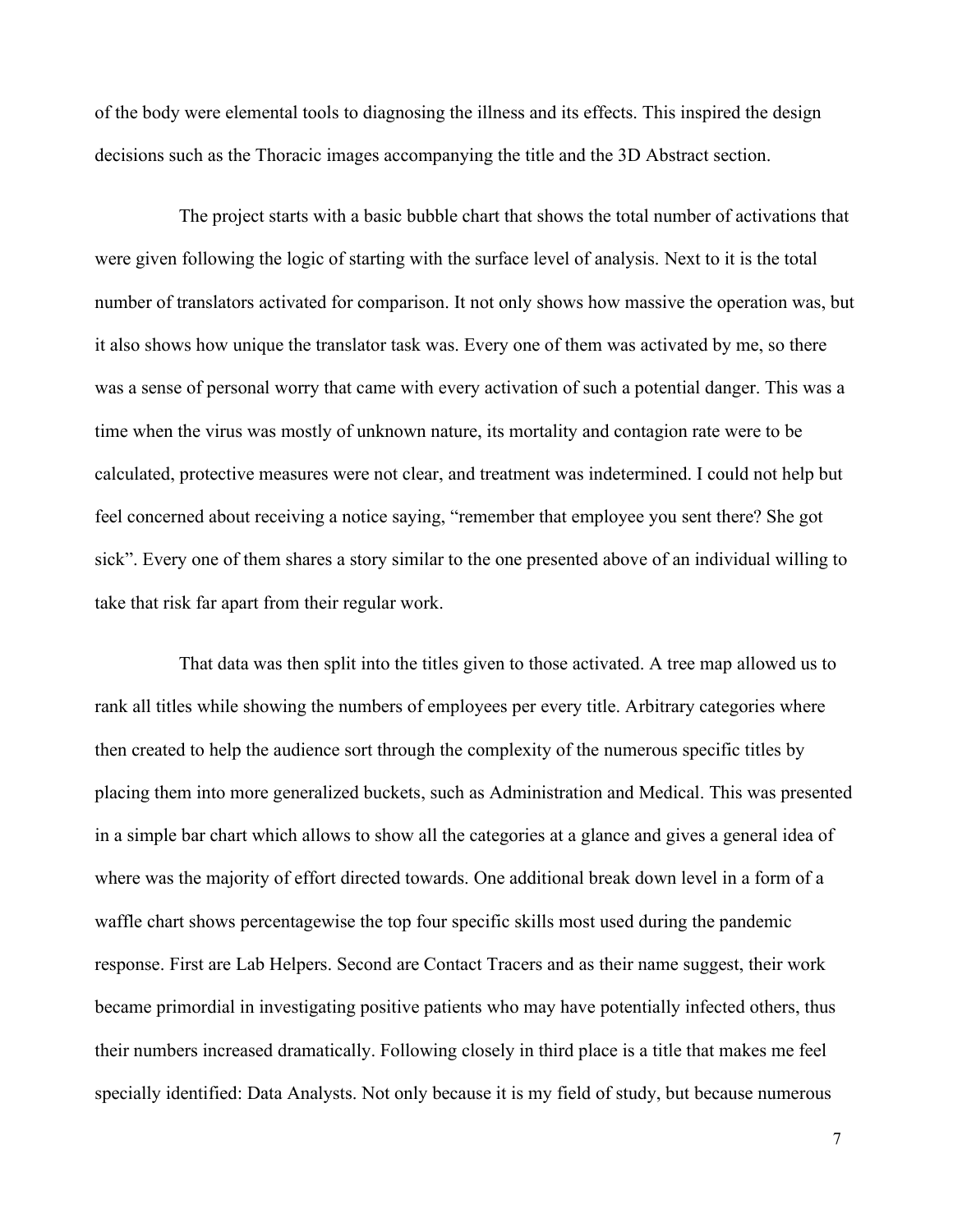sleepless nights were spent trying to find qualified candidates to fill these high demand roles. They became the eagle eyes that provided the feedback on how things were going at every front. Cases, hospitalizations, deaths, spending, percentage of workforce deployed, money spent, vaccines needed and a large etcetera. Some vital decision could not be made until the data was visualized. It all required up to date information that needed to be collected and presented in a way that leadership and the public would understand.

As a way to show the complexity of this operation, I mapped out the movement of personnel from their original work division to the ICS branch. The best way to do this is a flow chart which shows the number and activations of employees that were sent from their regular tasks to their emergency response role. This illustrates one additional consideration we needed to keep in mind while designing our staffing strategies: the balance required in the flow of personnel.

We had to be careful of not taking too many people from one Division as to not affect the most essential operations and services DOHMH normally provides. As the emergency progressed, disagreements with Division Managers were common, as every employee activation resulted in an increase in the workload for that Division because they had less employees. Employees were torn between wanting to help the city with the emergency and helping their supervisors. On various occasions, some employees were outstandingly efficient or had a particular skillset that made them essential for both work units. This made it part of our tasks to mediate between the ICS Supervisors, the regular Supervisors, and the employee so they could come to an agreement on a work schedule where the employee would work part time on both or even three areas simultaneously, all while trying not to burn out our personnel our personnel.

The latter explains why the number of activations is beyond seven thousand when DOHMH has about seven thousand employees. This is due to the fact that one employee can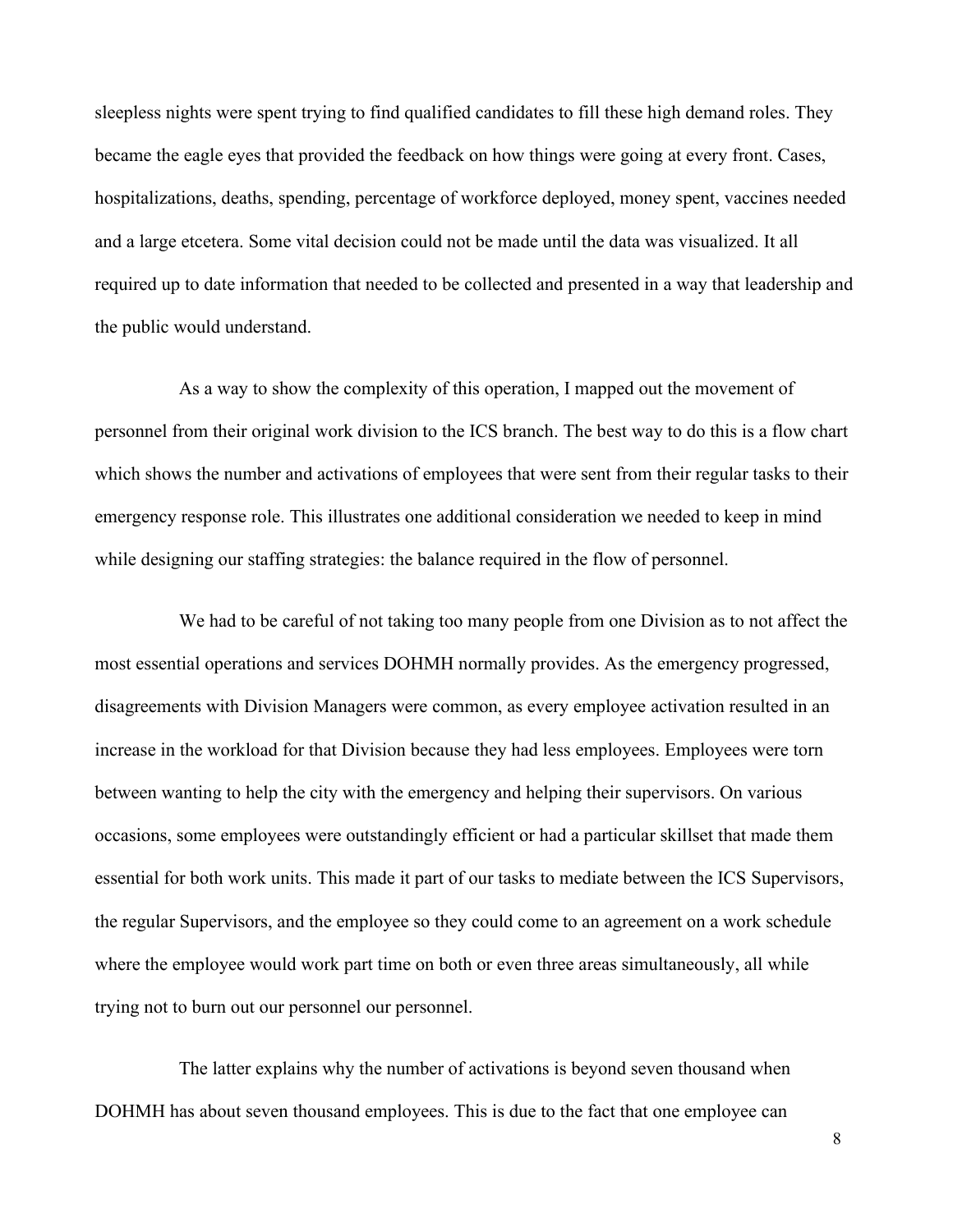sometimes receive assignments that are short in time  $-$ monthly, weekly, daily or part-time. Thus, one employee that received seven weekly assignments, will count as 7 different activations. In addition, during the most critical times, an employee can sometimes accept to cover two positions simultaneously, as explained above, which doubles the number of activations for that employee. To help address this complexity a special visualization was required that would allow to see in a per-day and even per-employee level of analysis of activations. Said graph will be explained in greater detail further down in this document to follow the order in which graphs are presented on the website.

To show the activations per month a density bar chart was created. The result coincides with that of the buildings on pretty photograph of Manhattan from National Geographic which guided the design decisions. The graph shows the highest number of activations is concentrated in the middle of the year, between May and September.

To accompany the personnel deployment, I thought it was useful to also present the progression of the virus throughout the year. This places the viewer within the context in which the personnel deployment was occurring. A line chart showing cases, hospitalizations, and deaths was made.



*Figure 4: Line Chart, Cases Hospitalizations and Death Counts from Covid19 in New York City, 2020*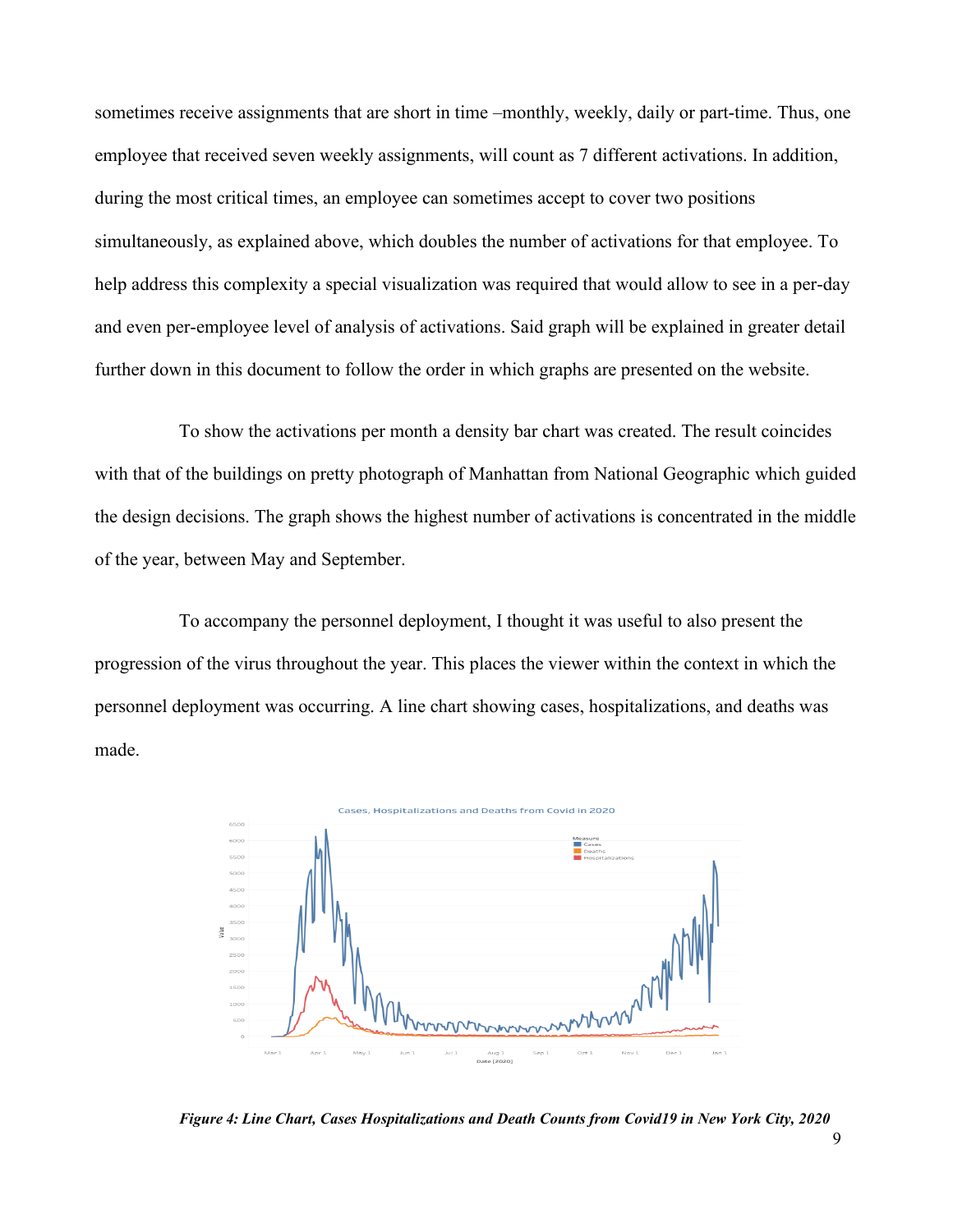It shows all three metrics were at its lowest between May and October. Notice that death rate never rose again to the initial levels. This illustrates the fact that though there was a second increase in people getting infected, there were not that many people hospitalized or dying. This study reveals that NYC had learned by then how to save the lives of its citizens.

The analysis at this point moves the focus from flow of human resources to the flow of monetary resources. We first start presenting the sources of the money or funding sources. Once the city declared the state of emergency, it was granted funding from several sources. The volume chart allows us to easily look at the spending over time even per day, along with the funding source and its totals. Notice how the beginning and end of 2020 show smaller numbers. According to DOHMH, the first cases were seen back on February 29th of 2020<sup>5</sup>. This is the date that DOHMH classifies as the beginning of the outbreak in NYC as well as the date of the first laboratory-confirmed COVID-19 case. Then there is a concentration of spending throughout the middle of the year and a decline towards the end. The main funding source is FEMA which transferred funds through the Emergency Declaration in 2020.

In 2020, according to documentation provided by the Mayor's Office in a dataset that includes "every expenditure transaction incurred by a city agency under a "CV" (for Covid) budget code" which is "taken directly from the City's Financial Management System (FMS) with very few alterations"<sup>6</sup> a total \$ 14,023,275,837.94 was distributed as shown in the graph below. The money was distributed among the city agencies. To visualize this, I created what I call "building charts". These buildings represent the top agencies responsible for most of that spending and the orange

<sup>5</sup> Department of Health and Mental Hygiene (DOHMH), COVID-19 Daily Counts of Cases, Hospitalizations, and Deaths, NYC Open Data, accessed December 1, 2021, https://data.cityofnewyork.us/Health/COVID-19-Daily-Counts-of-Cases-Hospitalizations-an/rc75-m7u3

<sup>6</sup> Office of Management and Budget (OMB), COVID-19 Expenditures Report, NYC Open Data, accessed December 1, 2021, https://data.cityofnewyork.us/City-Government/COVID-19-Expenditures-Report/thut-5mdg,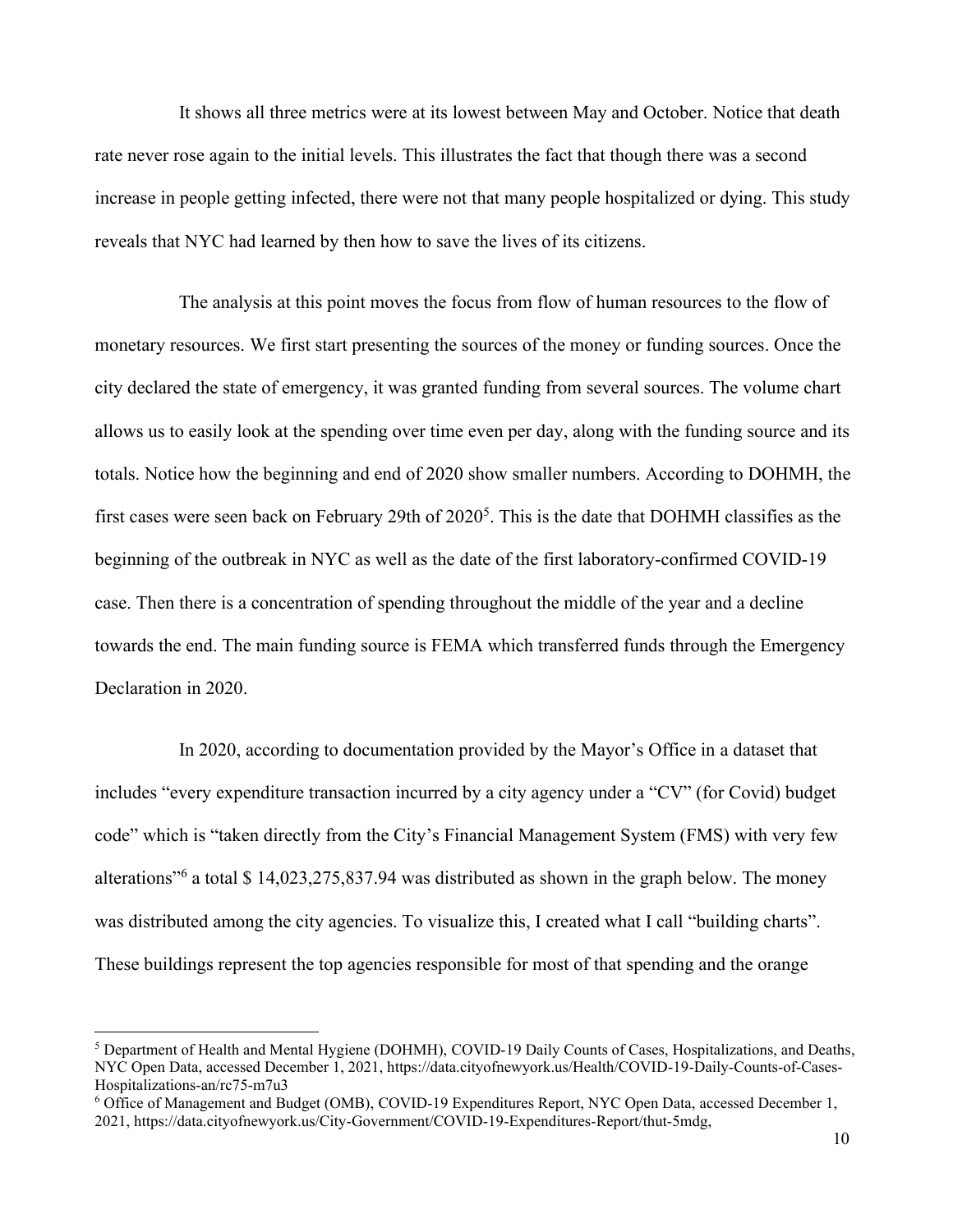windows represent the percentage spent by each. Included in this tiny city of building is CUNY, which is 28th place in spending, here for comparison and because it could be of special interest for CUNY students or staff reading this material.



*Figure 5: The City of Building*

Speaking of buildings, DCAS is the grand building located at 1 Center Street. Just as its address suggests, it is at the center of the administration of all city resources. It is the agency overseeing all other agencies and as such, it is also in charge of most of the spending. Health and Hospitals Corporation is in charge of treatment of patients via its 70 locations, making it the largest healthcare system in the United States<sup>7</sup>, thus occupying the second place in this list with a total of over 2 billion dollars in spending in a single year. The Department of Education (DOE) ranks 4th among the agencies with most money spent. This is mainly because testing and then vaccination sites provided by the city were located in schools. This caused a series of needs in terms of logistics, security, transportation, equipment, personnel, and vaccines to be redirected to said facilities. A total

<sup>7</sup> NYC Health + Hospitals (H+H), About NYC Health and Hospitals, accessed December 1, 2021, https://www.nychealthandhospitals.org/about-nyc-health-hospitals/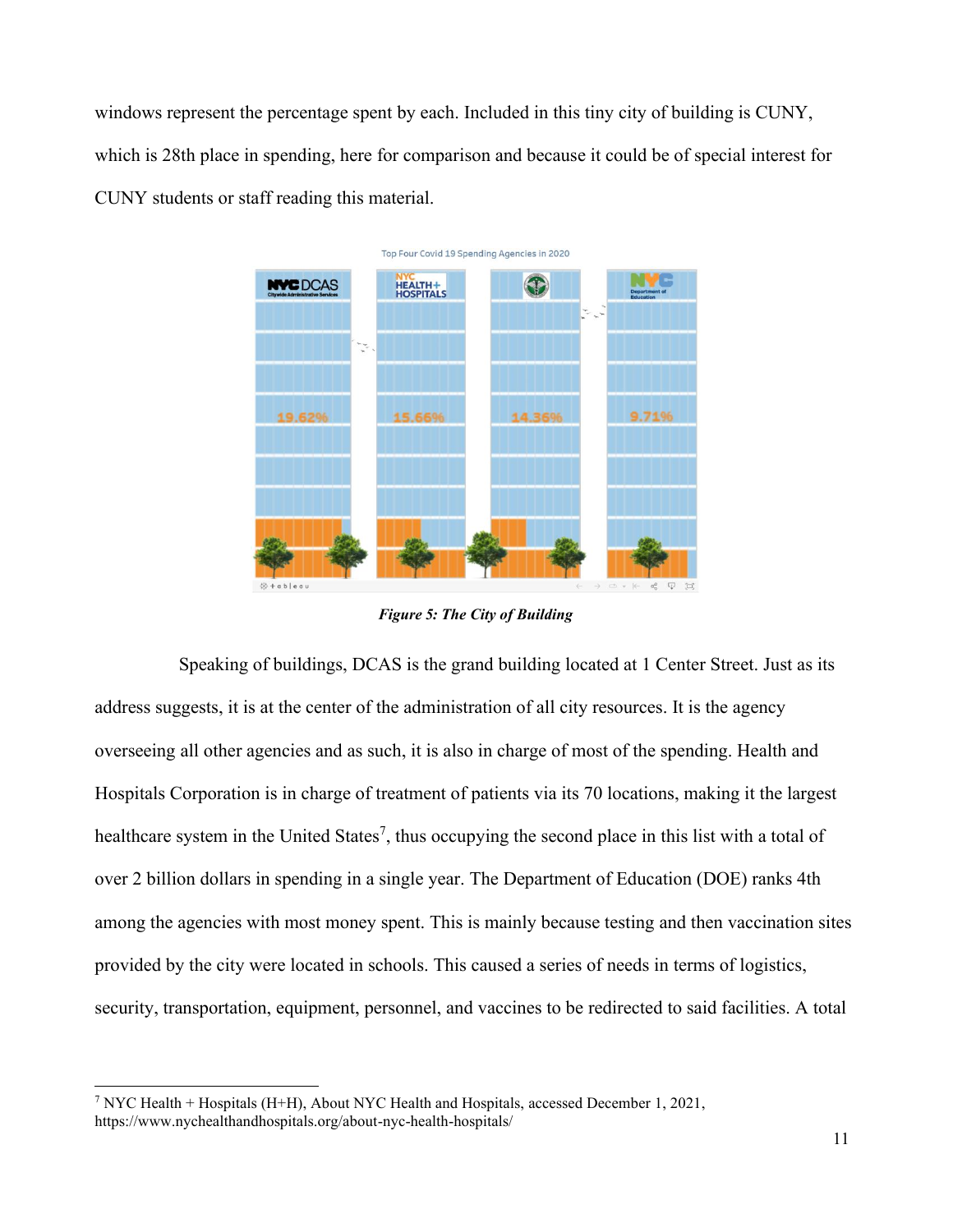of 1,552 testing sites were opened across the city.

The data contained codes for Object of Expenditure which is the smallest financial unit the city offers. This is very helpful because the audience can see with a considerable amount of precision what was bought or rented with the money. A tree map was built to that shows every one of the Objects of Expenditure and a waffle chart breaks down the data into larger categories. The Homeless Services category stand out as it almost equals that of Transportation, Fuel, Advertising, Construction and Overtime categories combined. Despite having broken down the spending to the smallest expression made public by the city government: Object of Expenditure, it is not possible to know exactly what resulted in that massive spending by DHS compared to other agencies, since almost all the funding is lumped under the single object "Individual Homeless Services". This is different from all other agencies in the fact that others detail every specific expenditure such as masks, equipment, food, overtime, and so on, but DHS has that one Object of Expenditure which is larger than all 52 Objects of Expenditure from DOHMH combined, for instance. This is noteworthy because these are only Covid related expenses. It would be interesting to know how exactly that occurred but that would be the subject of another paper. This paper focuses on DOHMH, which brings us to the next step of our analysis.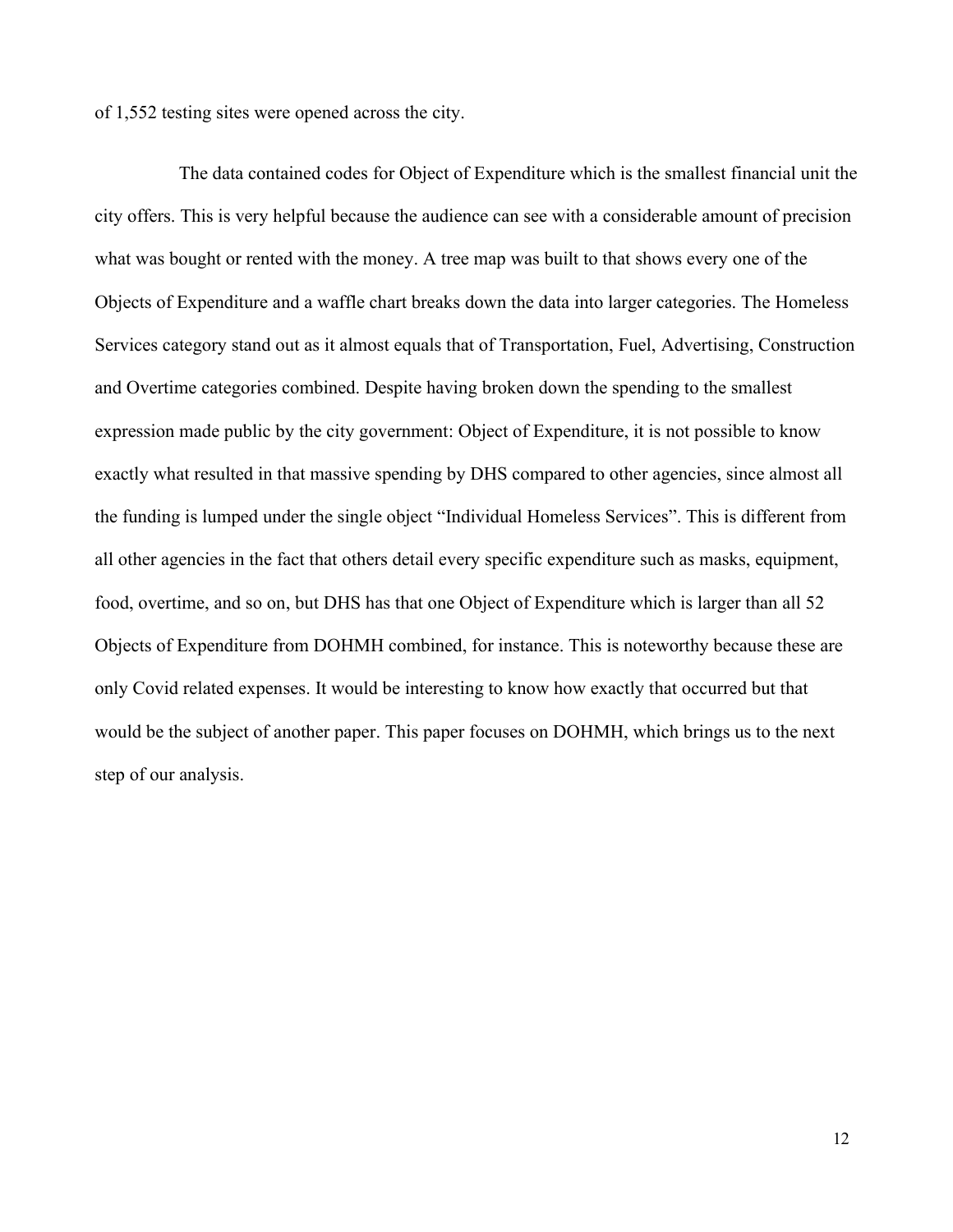### 3. Development and Visualization of The Story

This study has gone through a citywide analysis, then agencywide, then per object, then per title, and last is the deepest level of profundity in our analysis and the most important one: the individual. It shows how many hours per day every DOHMH employee dedicated to the fight against the pandemic.

This is the data I had not only been working with but producing with my hands throughout an incredibly intense year of work. Every data point comes from a person that I know and/or worked with. I wanted it to be unique, a tribute to that hard work. After trying several types of visuals, I started considering the inclusion of the enemy itself, an image of the Covid19 virus, but the graphs I had made did not work well with it. The images of the virus were circular and multicolored and did not sync well with the squared bar charts and tree maps I had come to create thus far. Additionally, the data was so massive and the employees so many, that it was difficult to represent it in a clear dynamic way. This is when the eureka moment happened, "can I make the data look like the virus  $is?$ " $-I$  wondered. I tried the conventional circular graphs Tableau offers. Though the bubble map looked good, it did not achieve the level of originality I was aiming for, nor it could represent all the data. Then I remembered from a class a visualization called Radial Charts. Once I finally managed to make the data radial and conjoined it with the covid image, the result blew my mind. My graph looked like the Covid19 virus, and the employees that fought the pandemic were going to be the antibodies. I wanted to make the first graph as impactful and as exciting as it was for me when I first saw it come alive in my worksheet. In order to do this, I introduced it slowly in story, as a simple image that is not interactive at first. The image seems to be just sitting there boringly next to the text, as another part of the slide, too pretty and well-integrated to be an actual interactive graph. But then, as the viewer gets to the third slide, the Covid image comes alive and becomes interactive, and then

13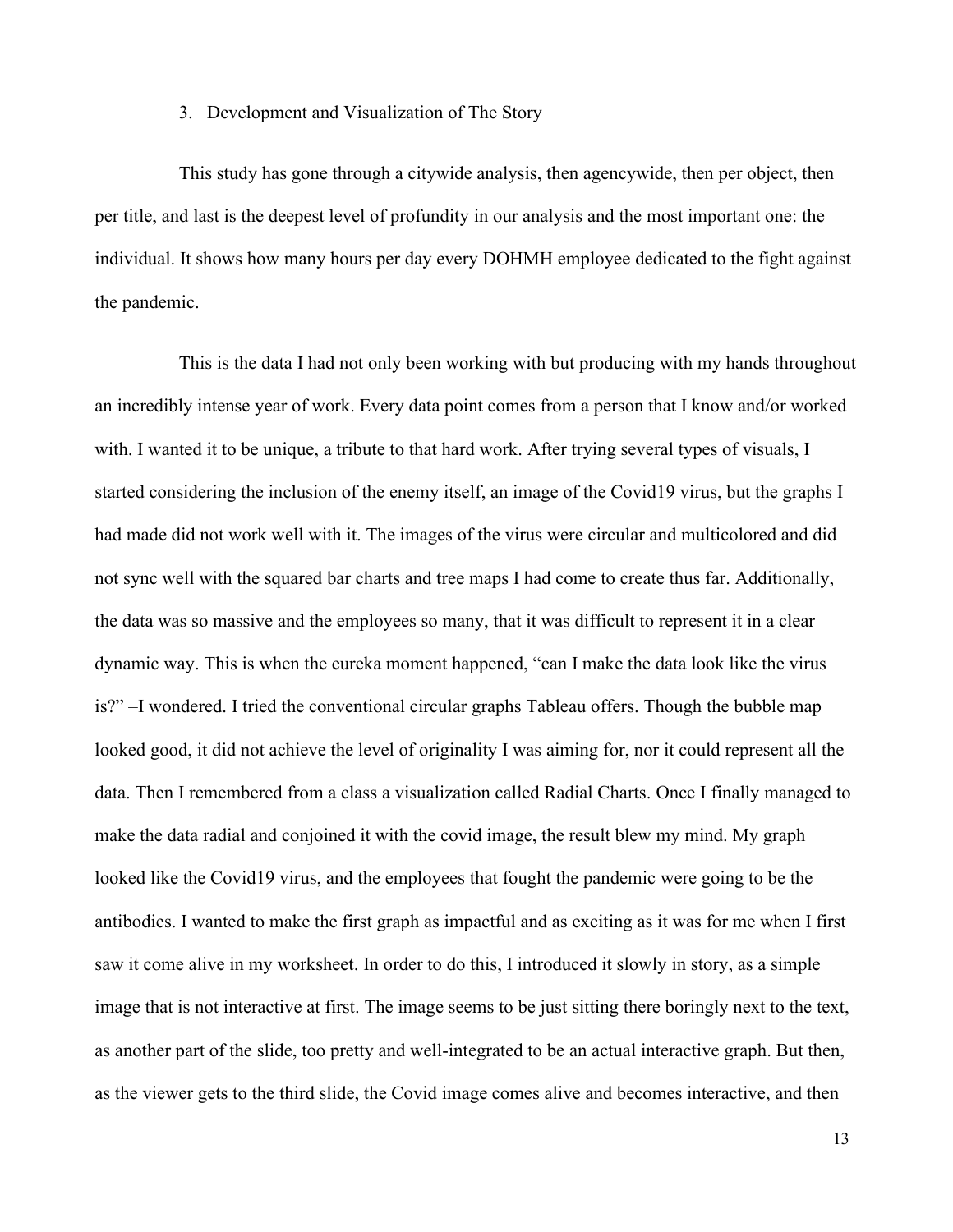on the fourth slide the "antibodies" enter the scene, running through the veins of the city combating and vanquishing the huge once dominating Covid19 image. They are the employees activated.



*Figure 6: The Individual Story: Slide 4*

The fullness of each small circle (the number of lines) determines the number of days in the year every person was activated, and the length of each line shows weather the person worked past the regular duration of the shift that day, while the larger graph represents how many activations occurred in general every single day of the emergency response in 2020.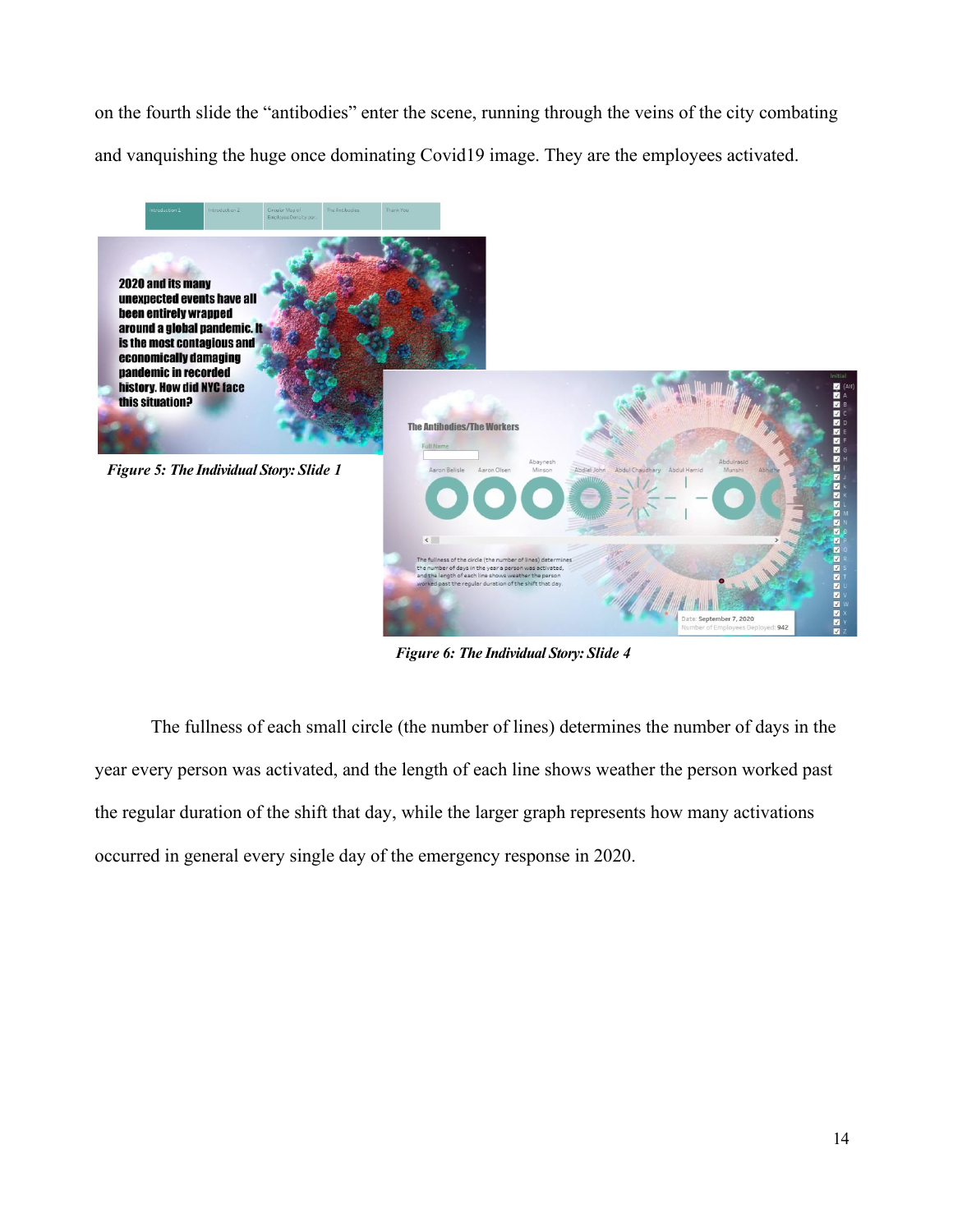#### 4. Final Thoughts for This Paper and Possible Continuation of The Study

This study has revealed how many employees were deployed, the tasks they performed, the days and shifts they worked, funding sources, money spent, agencies involved, and even the objects that were bought. This can serve as a precedent for the city and can be used as an integral part of the creation of an Emergency Preparedness Plan for the future. The city can use this data to prepare resources to fast-track the hiring of qualified Data Analyst, or Lab Helpers, for instance. It provides tools to determine whether certain funds were applied efficiently, if purchases were proper, if the providers delivered as expected, if an object should have been rented, bought, or built. It allows for the projection of needs given a hospitalization, contagion, and mortality rates. The objectives of this research project were met and surpassed, but despite the enormous amount of data presented and analyzed here, there are many things that cannot be known within the one year covered. The result of some of the strategies applied are still being revealed and their effectiveness still to be measured. This project gives us a notion of how massive the data required to cover the full length of the pandemic is. It has also served us to know different effective analysis strategies. It readied the data that is to be compared with other cities as well as with the years to come.

Among all the discoveries, maybe the most important one is that of the human element, which is why we saved "The Individual" for last as a reminder to the city of the talent that it has, and that within its ranks, there are people who are willing to stop whatever they are doing, even when it means facing an unknown risk of death, if it is in order to help save someone else's life.

15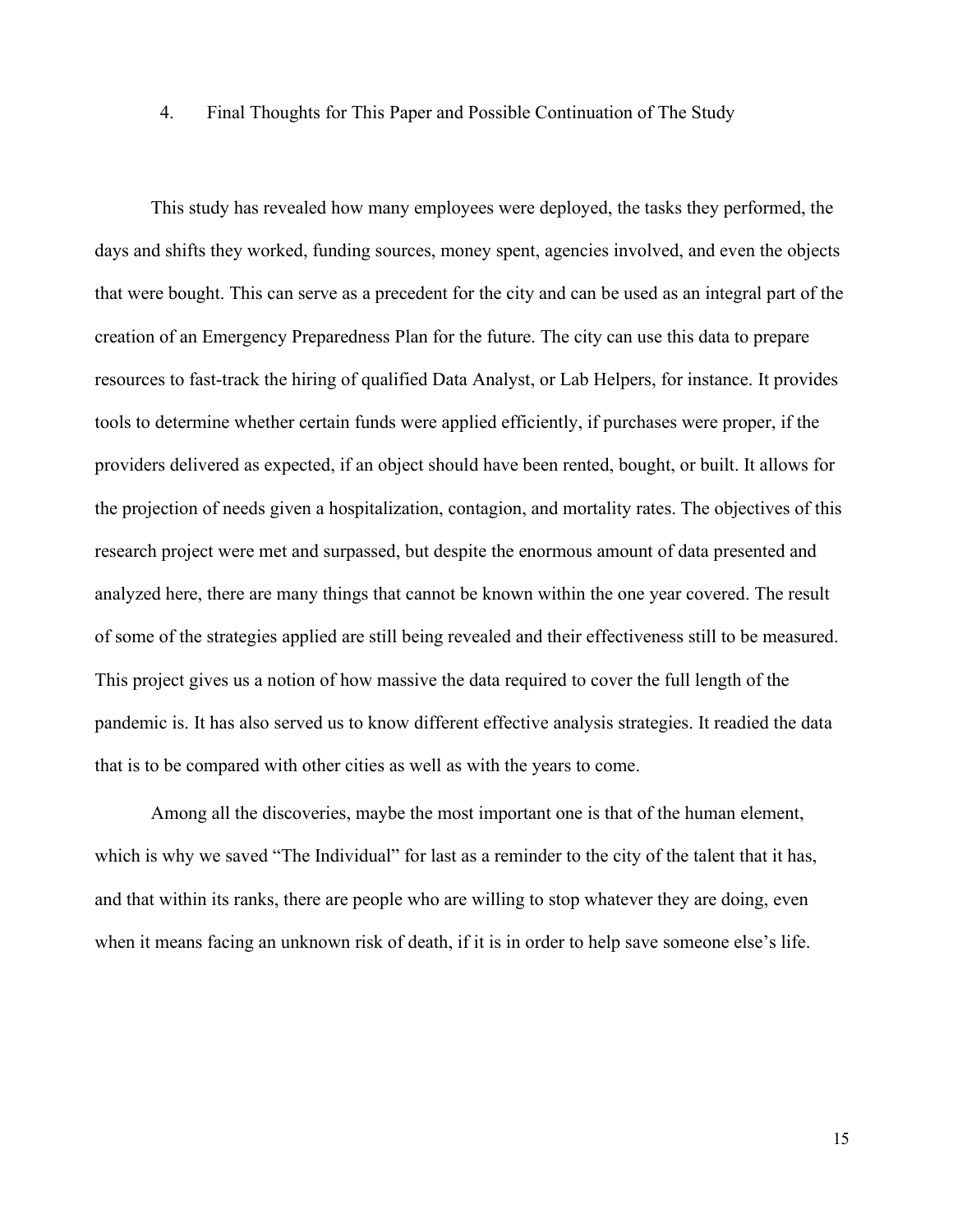#### Works Cited

 Department of Health and Mental Hygiene (DOHMH). COVID-19 Daily Counts of Cases. Hospitalizations, and Deaths, NYC Open Data. Accessed December 1, 2021. [https://data.cityofnewyork.us/Health/COVID-19-Daily-Counts-of-Cases-Hospitalizations](https://data.cityofnewyork.us/Health/COVID-19-Daily-Counts-of-Cases-Hospitalizations-an/rc75-m7u3)[an/rc75-m7u3.](https://data.cityofnewyork.us/Health/COVID-19-Daily-Counts-of-Cases-Hospitalizations-an/rc75-m7u3)

 John Hopkins University and Medicine. Coronavirus Resource Center. Accessed December 1st, 2021. [https://coronavirus.jhu.edu/map.html.](https://coronavirus.jhu.edu/map.html)

- Neil M Ferguson, Daniel Laydon, Gemma Nedjati-Gilani et al. *Impact of non-pharmaceutical interventions (NPIs) to reduce COVID-19 mortality and healthcare demand.* Imperial College London (16-03-2020), doi: Accessed May 21, 2021. [https://doi.org/10.25561/77482.](https://doi.org/10.25561/77482)
- Office of Management and Budget (OMB), COVID-19 Expenditures Report, NYC Open Data, accessed December 1, 2021, [https://data.cityofnewyork.us/City-Government/COVID-19-](https://data.cityofnewyork.us/City-Government/COVID-19-Expenditures-Report/thut-5mdg) [Expenditures-Report/thut-5mdg.](https://data.cityofnewyork.us/City-Government/COVID-19-Expenditures-Report/thut-5mdg)
- Page J, Hinshaw D, McKay B (26 February 2021). "In Hunt for Covid-19 Origin, Patient Zero Points to Second Wuhan Market  $-$  The man with the first confirmed infection of the new coronavirus told the WHO team that his parents had shopped there". https://www.wsj.com/articles/in-hunt-for-covid-19-origin-patient-zero-points-to-secondwuhan-market-11614335404. Retrieved 27 February 2021.